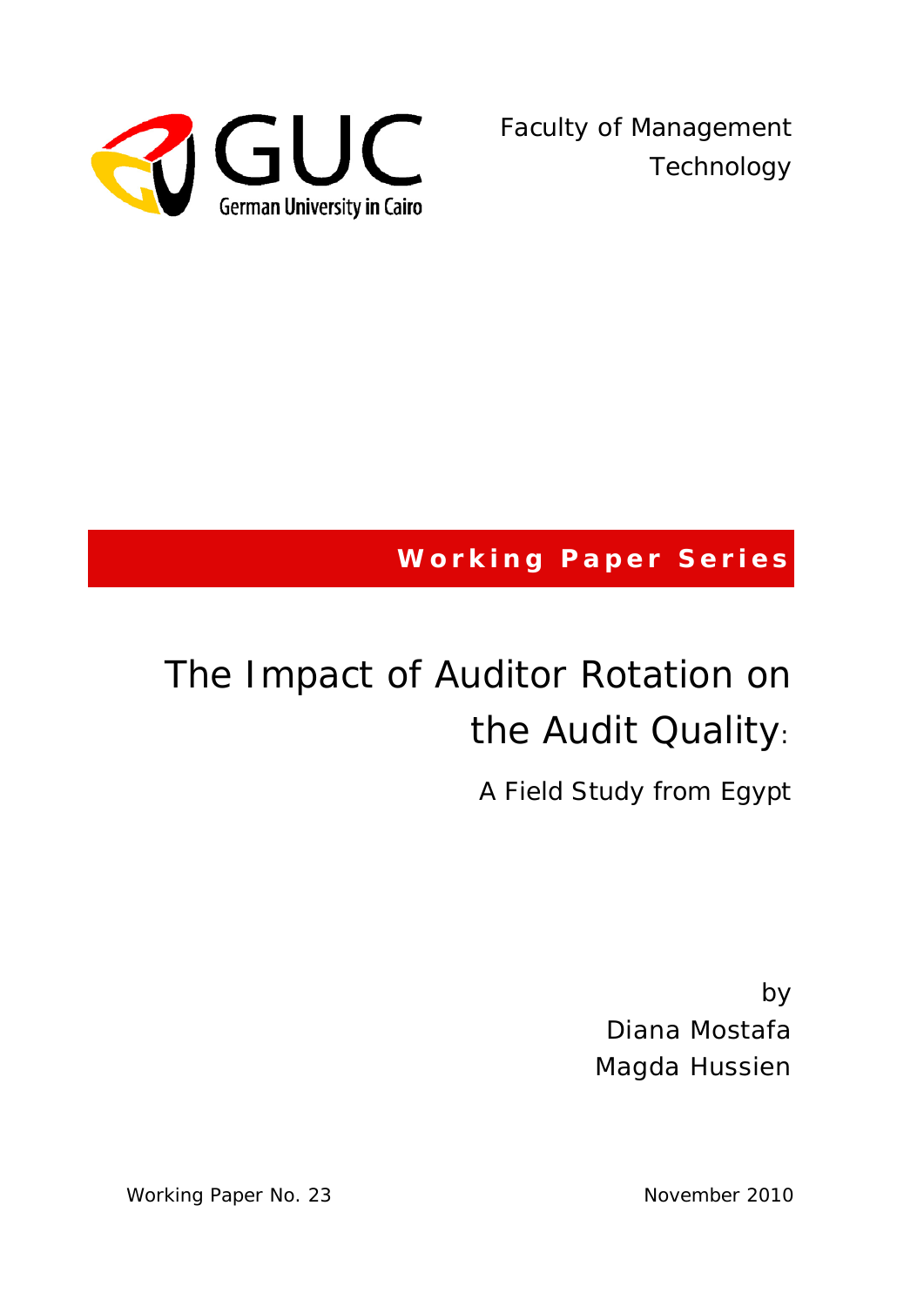# **The Impact of Auditor Rotation on the Audit Quality: A Field Study from Egypt**

| by            |
|---------------|
| Diana Mostafa |
| Magda Hussien |

November 2010

# **Abstract**

Lack of audit quality and subsequent audit failures result mainly from a lack of independence which is considered to be a consequence of the extended auditor client relationship. Actually, the results of a questionnaire distributed among auditors in Egypt confirm this hypothesis: The Auditors strongly agree that there is a lack of auditor independence in Egypt. The main reason is that most of the companies are closely held and that there is a lack of existence of code of ethics for auditing practitioners in Egypt. Also, the results indicate that the mostly accepted solution by the auditors to overcome the lack of independence problem is the mandatory auditor rotation. Consequently, the paper suggests that mandatory firm rotation instead of mandatory partner rotation should be applied in Egypt.

# **JEL classification**

M42; M40

# **Keywords**

Audit Quality, Auditor Rotation, Auditor Independence, Egypt

Diana Mostafa Mohamed Magda Hussien Habib German University in Cairo **Ain Shams University** Faculty of Management Technology Faculty of Commerce Al Tagamoa Al Khames **El Abbaseya** 11835 New Cairo – Egypt Cairo – Egypt diana.mostafa@guc.edu.eg

(corresponding author)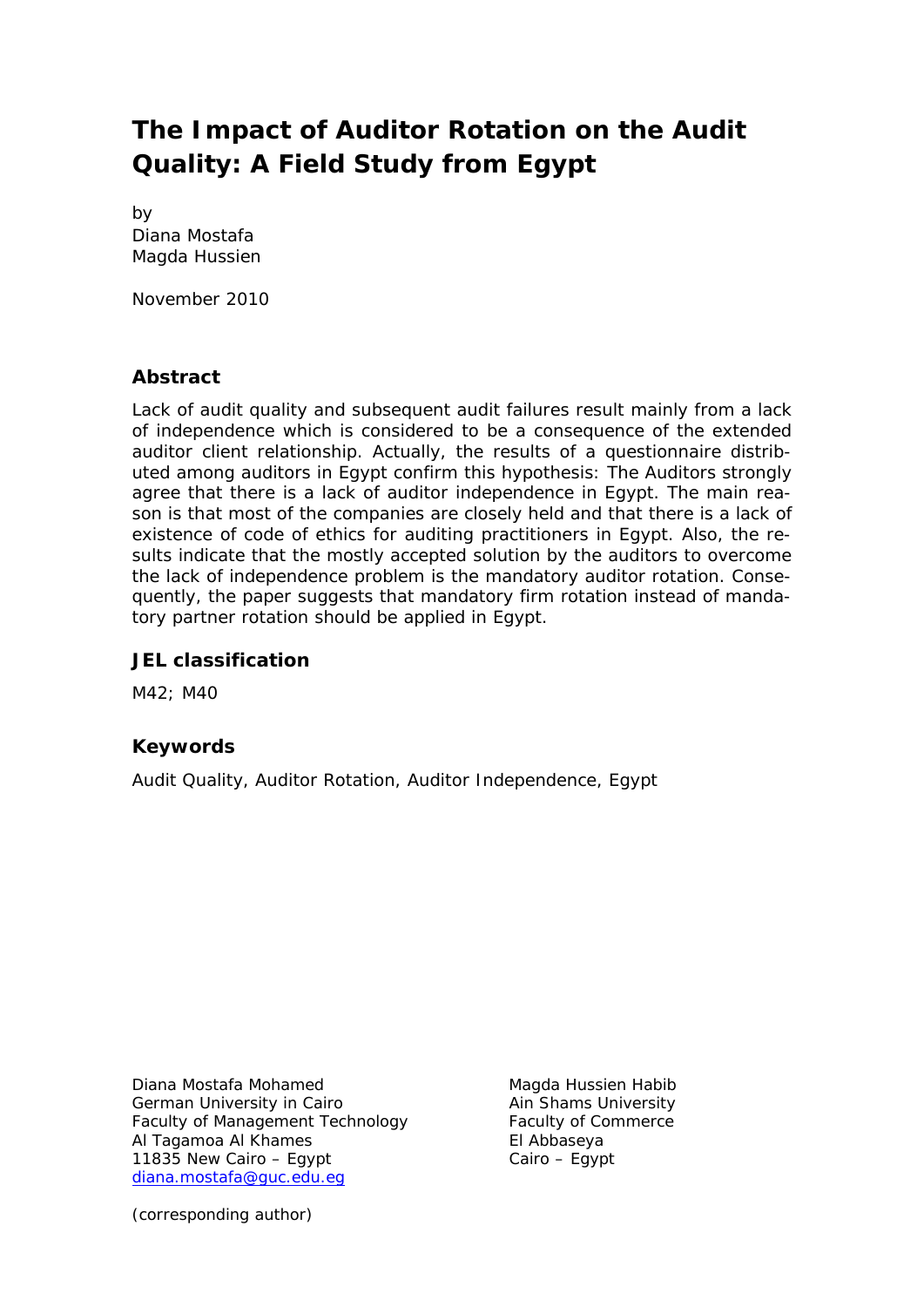#### **1. Introduction**

The audit quality is one of the most significant topics in the auditing profession. It is defined as the auditor being capable of detecting and reporting material misstatements existing in the sample being investigated during the audit process (Vanstraelen, 2000). As the auditor is able to detect and report on the existing material misstatements, the audit process is considered as more effective and of a higher quality. What might hinder the auditor's ability to perform at a high level of conduct to provide a high quality is the extended auditor client relationship (Hamilton, 2005). Actually, it was found that the extended auditor-client relationship as defined by the auditor tenure would psychologically impair the auditor independence; a matter which causes the auditor not to be able to perform with full objectivity and non-biasness (Sori and Karbhari, 2005).

A sound solution that has been proposed and applied in different countries, in order to overcome the problem of the lack of auditor independence, is the mandatory auditor rotation. The mandatory rotation practice imposes on every listed company to change its audit firm or at least its audit partner after a certain period of time (Arel et al. 2005). Changing the auditor (whether audit partner or audit company) is said to be necessary and even required by law in different countries for mainly two reasons; first, in order to maintain the auditor independence which otherwise would be eroded due to the personal attachments between the client. Second, is to enhance the audit quality through promoting the creativity in audit testing approaches and methods which might be restricted due to increased familiarity with the client and staleness in performing the audit (Carey and Simnett, 2006).

Egypt is also experiencing the lack of auditor independence due to some deficiencies in the Egyptian Auditing Standards (EAS) and due to other reasons such as the lack of existence of professional organizations for promoting the auditing profession in Egypt and that most of the companies operating in Egypt are closely held (Wahdan et al. 2005a;Wahdan et al. 2005b). As the mandatory auditor rotation, whether partner or firm rotation, has been applied in different countries, this paper proposes the application of the mandatory auditor rotation in Egypt as a solution for the lack of independence problem and as a way that to enhance the audit quality.

This paper intends to identify the main the reasons for the lack of independence in Egypt, and how this serious problem could be overcome. Also, the paper discusses whether the audit tenure improves or deteriorates the audit quality, what the main reasons for a voluntarily change of the auditors are, and, finally, which form of mandatory rotation would be suitable for the Egyptian economical environment. These questions are answered using a survey distributed among audit practitioners in Egypt, where the questionnaire results were analyzed with SPSS.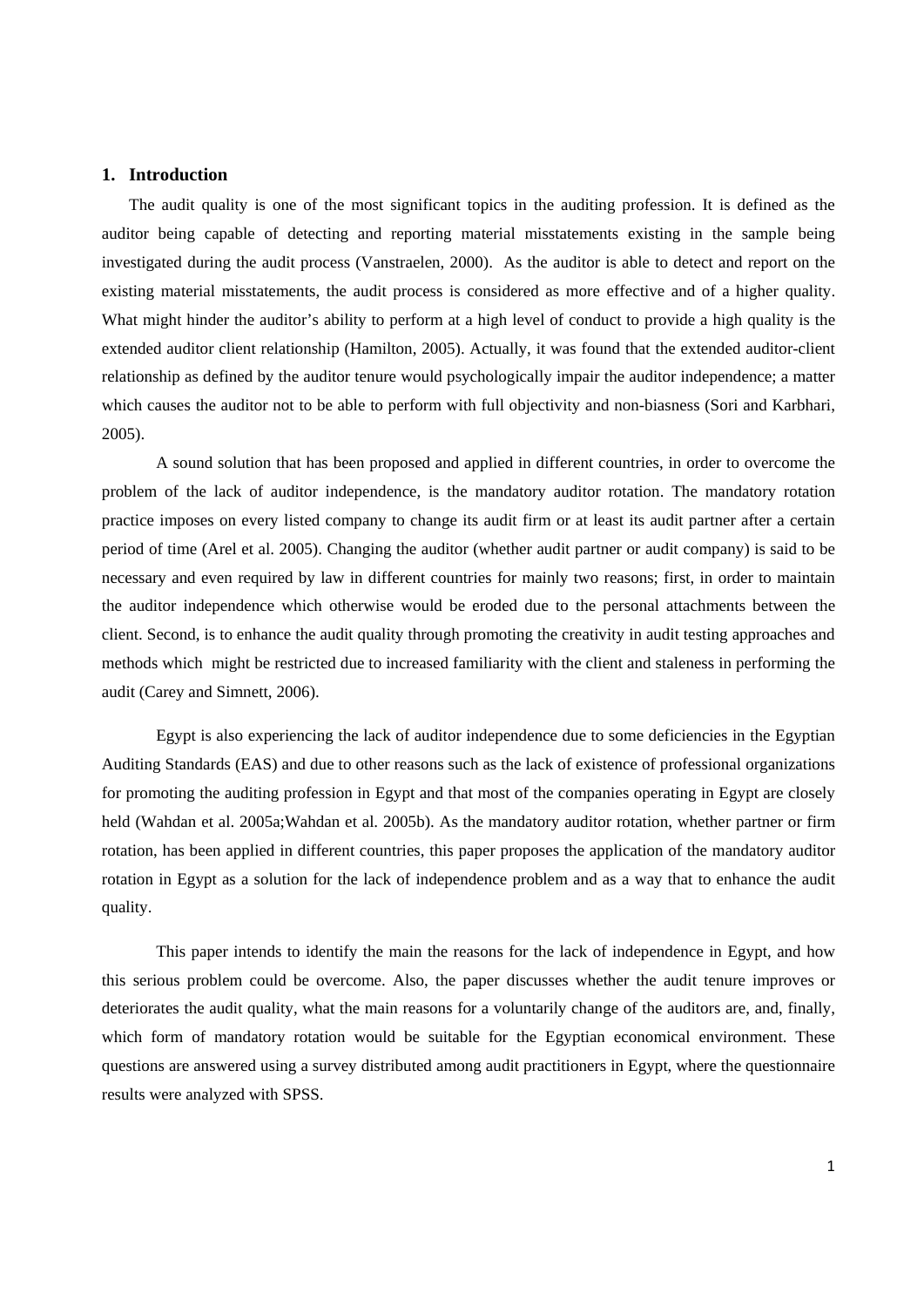In the next chapter, the paper will present a literature review concerning three main aspects: The auditor rotation, the problem of the auditor independence, and the audit quality. The third chapter will introduce the model and the discussed hypotheses, followed by the data analysis and a presentation of the findings in chapter four and the conclusion in the final chapter five.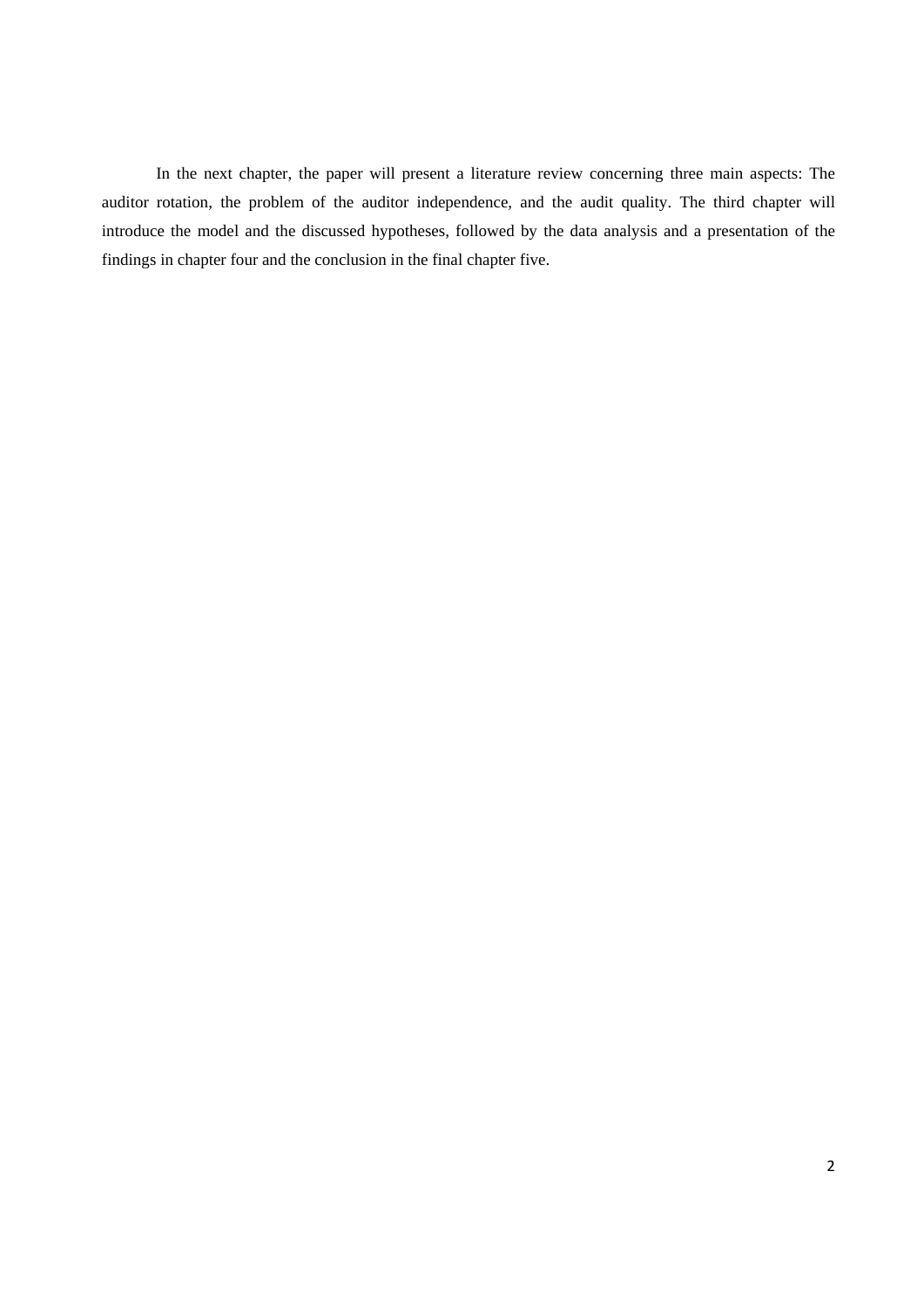#### **2. Literature Review**

## **2.1. The Auditor Rotation**

The idea of the auditor rotation was first introduced and discussed in 1976 (Hoyle, 1986). Auditor rotation can either be mandatory or voluntary. The mandatory rotation pushes all types of firms to change their auditors after a fixed duration (Lu, 2005) while the voluntary rotation is the optional switching of the auditors (Davidson et al., 2005). Actually mandatory rotation could be either through the audit-firm rotation which requires listed companies to change or rotate their audit firms after a specific period of time (almost five years) or through the audit-partner rotation instead, which requires listed companies to change or rotate their audit lead partner who is responsible for the audit decisions on the engagement after a specific period of time (Arel et al. 2005; Orin, 2008). On the other hand the voluntary rotation is mainly based on the management decisions and choice regardless of time (Davidson et al., 2005).

Proponents of the auditor rotation see that the mandatory rotation first, bounds opinion shopping practices by limiting its opportunities (Lu, 2005). Second, it is considered very informative to the outsiders, since the successor auditor gets information from his predecessor who helps him in assessing the firm's financial conditions (Lu, 2005). At the same time this will improve the work of the audit firms/partners as they know that sometime in the future their work will be reviewed by another audit firm or partner when they are rotated (Raiborn et al., 2006; Davis et al., 2009). Third, the rotation also provides a new insight to the client's financial statements (Davis et al., 2009; Raiborn et al., 2006) since the auditing practice is based on employing professional skepticism and the long term attachment with the client and working for long years for the same client can reduce the sharpness of his professional judgment (Wolf, 1999; Nagy, 2005). Fourth, the mandatory rotation helps in enhancing the competition in the audit market, thus small companies (NON BIG FOUR) are encouraged to grow and develop more niche specialization as the rotation puts all audit firms on the same level and gives them equal opportunities (Raiborn et al., 2006). Finally it was found that both auditors and clients suffer great losses in case of an audit failure and that the cost of auditor rotation would be less than the cost of excessive litigation and loss of reputation resulting from such audit failures, actually it was found that the auditor rotation costs \$1.2 billion/year as compared to \$460 billion loss in market capital due to audit failures of Enron, Tico and Worldcom (Cameran et al., 2005; Jackson et al., 2007).

On the other hand, opponents to the auditor rotation found that first; the rotation is of no use, since the excessive litigations that could be faced by the auditor would force them to struggle to preserve their reputation (Davis et al., 2009). Second, mandatory rotation will increase the switching and start up costs to both the auditors and the clients (Davis et al., 2009), that when an auditor is engaged with a new client, the first year start-up cost to that auditor is large as the audit process will be more time- and effort- consuming than with existing clients due to the creation of the learning curve (Davis et al., 2009). As a result auditor fees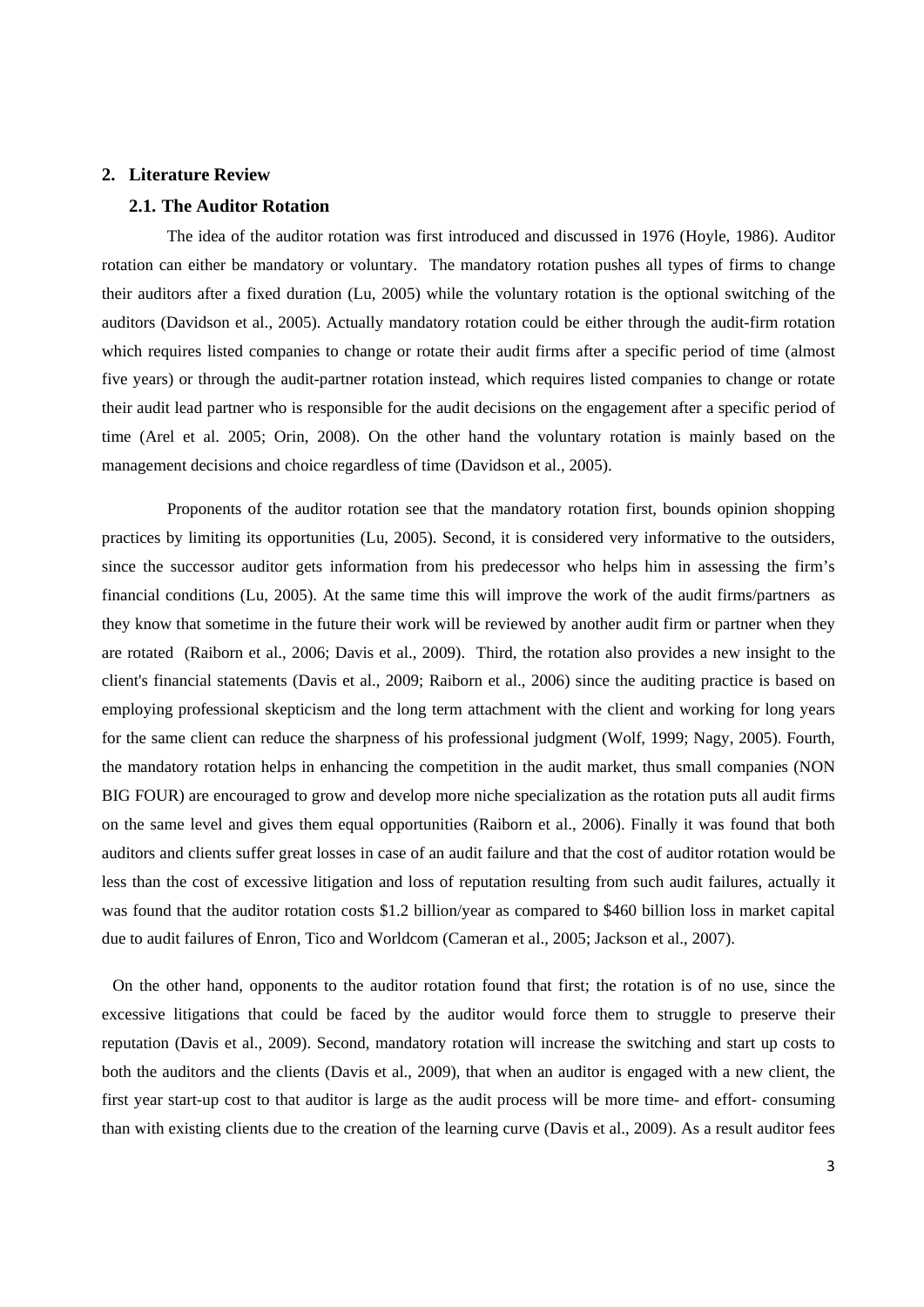charged by the auditor will increase, so as to absorb the high cost of audit, thus the cost increases for the client as well (Wolf, 1999; Johnson et al., 2002). Actually, it was found by the GAO that audit cost was 17% of the total audit fees of the first year audit (Jackson et al., 2008). Finally, auditors normally interact with the company's management daily during the audit process, an issue that makes them more attached to them regardless the amount of time spent or the audit tenure (Arel et al., 2005).

It could be inferred that the main debate raised around the auditor rotation is whether it improves or deteriorates the audit quality. The proponents of the auditor rotation concept see that the main purpose of the rotation is that the auditor tenure can negatively impact the audit quality where the auditor tenure increases the auditor lack of independence and the auditors become lax in their audit of a company's financial reporting (Kim et al., 2007; Lu. 2005). Also a financial bond is created where the client is changed to be a source of a continuous (perpetual) annuity to the auditor, and the auditor is not willing to lose such a source of revenue. If the rotation is mandatory and the auditor knows that he will not sustain the client forever, the present value of expected future benefits from the auditor-client relationship to the auditor decreases thus reducing incentives for dependency and non-objectivity (Ghosh and Moon, 2004; Schelker, 2007; Wolf, 1999; Raiborn et al., 2006; Jackson et al., 2008; Nagy, 2005; Davis et al., 2008). Moreover, after the application of the Sarbanes Oxley Act 2002 (SOX) which imposed the rotation of the auditor every five years, it was found that non GAAP earnings management practices have declined, an issue that reflects that when the auditor spends longer tenure with the client, he/she would not allow their managing of their reported earnings practices (Davis et al., 2009).

On the other hand, the opponents to the rotation found that it would reduce the audit quality. Actually, the auditor tenure would positively affect the audit quality, that an audit failure would occur more for new clients due to having less information about such clients. In order for the auditor to conduct a good audit he has to have enough knowledge about the company's operations, accounting system and internal controls in order to be able to detect material misstatements. That is why it is said that the auditor independence and thereafter the audit quality increases as auditor experience increases over time and as he becomes more acquainted with the client's system (Ghosh and Moon, 2004).

In the coming section of the paper, the audit quality and the different proxies of how it could be measured will be defined, in addition to the assessed impact of the rotation on each.

## **2.2. The Audit Quality**

 Audit quality is defined as "the probability that an auditor will both discover and report a breach in the client's accounting system. The probability of discovering a breach depends on the auditor's technical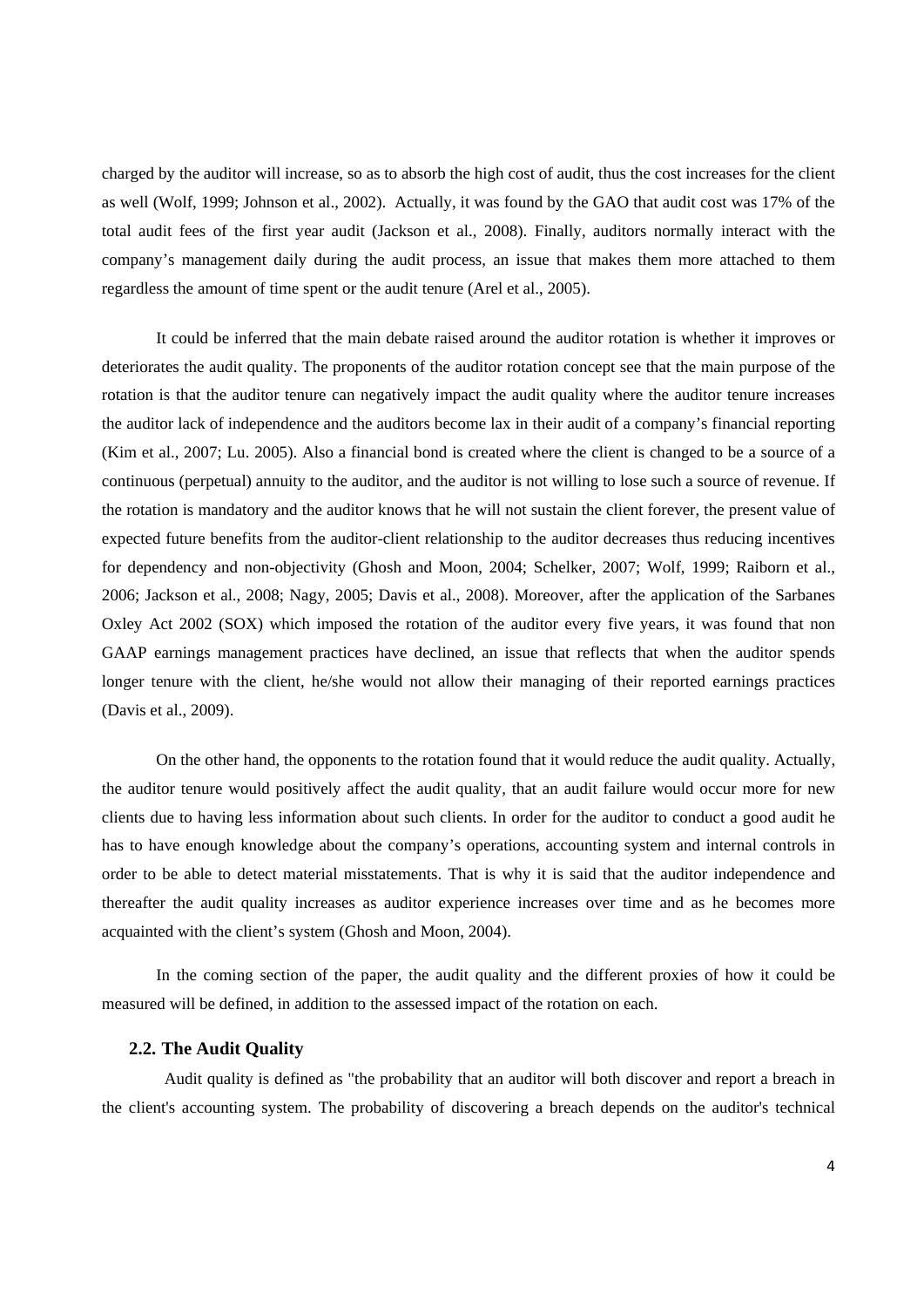capabilities while the probability of reporting the errors depends on the auditor's independence" (Vanstraelen, 2000; Deis and Giroux, 1992; De Angelo, 1981). This definition doesn't only reflect the auditor's compliance with the reporting standards and fieldwork standards of the GAAS, but also the degree of the auditor's independence in being able to face the client with his reporting mistakes not fearing to lose him on the current or the potential future engagements. Thus it can be inferred that the auditor's independence is part of the audit quality. Before discussing the model used in the assessment of the audit quality, the reasons for the lack of auditor independence in Egypt that would result in a lack of quality should be explained first.

#### The Reasons for the Lack of Auditor's Independence in Egypt

- The auditors' work and practice is not governed through a code of ethics in Egypt. Although the Syndicate of Law no. 40 for the year 1972 discusses and highlights the legal requirements especially those concerning fraud, some auditors and accountants ignore this code and also there is little attention among the practitioners concerning some issues such as the auditor's independence, the conflict of interest and the auditor-client relationship (Wahdan et al., 2005a).
- There is no separation between the auditing and the other management advisory services that auditors are sometimes hired as tax advisors and go more for tax minimization than for ensuring that sound accounting policies are adopted (Wahdan et al., 2005a).
- The auditors should normally be paid and hired by the shareholders or as sometimes called the third party; however in Egypt, auditors suffer from the problem of closely held companies which means that the shareholders also assume the role of the management. This problem leaves the auditor faced with the conflict of interest between his fairness and the audit fees (Wahdan et al. 2005b). This is in addition to that the directors of some companies invite the auditors to attend the regular meetings of the BOD and receive compensations after the end of each meeting (Wahdan et al., 2005a).
- The lack of the independence problem is also noticed from the Egyptian Auditing Standards (EAS). In a comparison which was made between the GAAS (The Generally Accepted Auditing Standards) and the EAS, it was found that the latter lacks very important basics that exist in GAAS for enhancing the auditor independence. First, in the EAS, the auditor's report is titled "The Auditor's Report" without any reference to the degree of independence of such an auditor. This actually is opposed to the GAAS which requires the stating of the word "independent" to stress on the auditor's fairness, objectivity and unbiasness. Second, according to the EAS, the auditor report could be addressed to the board of directors (BOD), investors, stockholders or to the management. However, in the GAAS, the auditor report should not be addressed to the management (except in the case of an internal audit) as this opposes the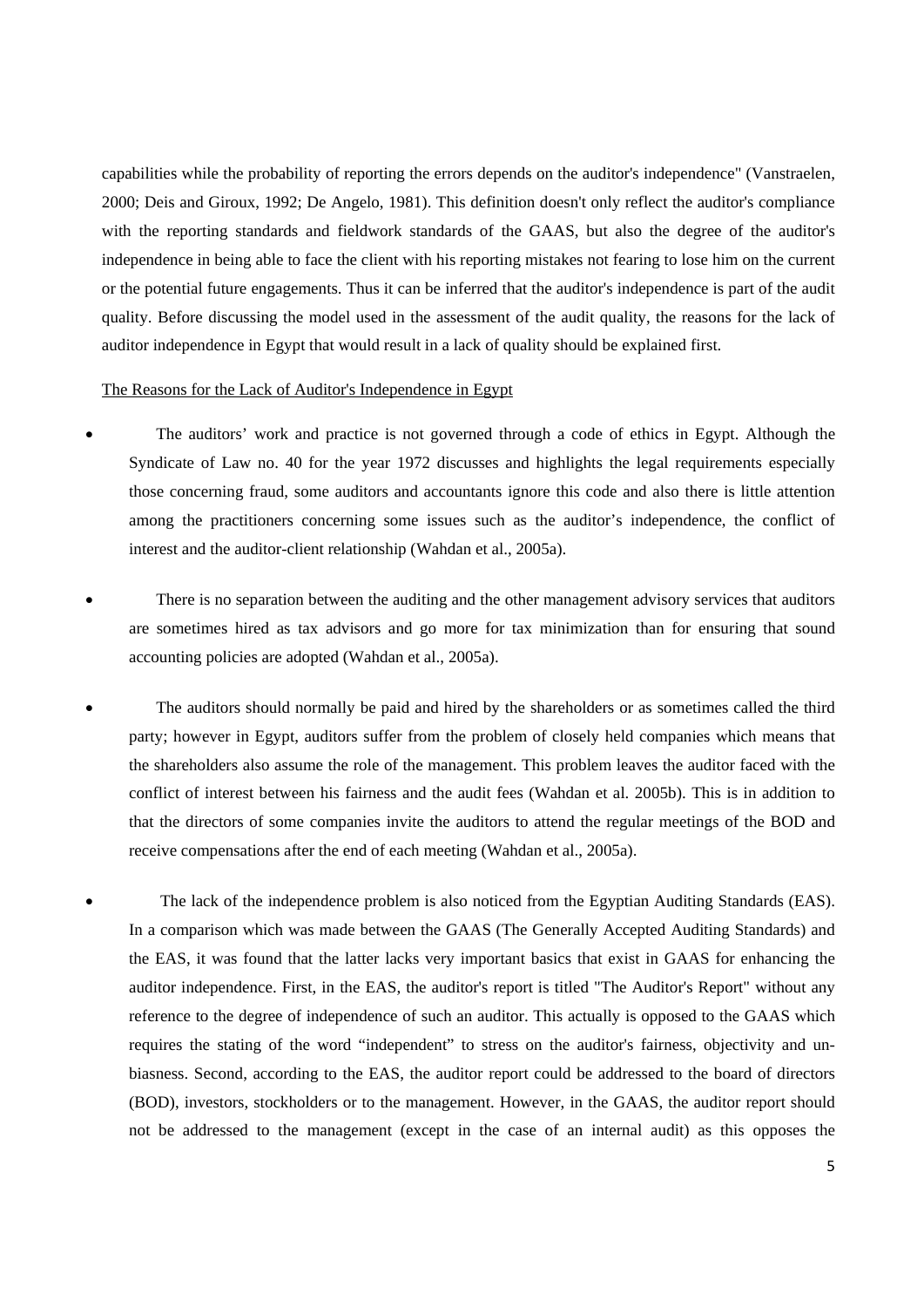independence criteria that should be considered by the auditor. Third, concerning the issuance of a disclaimer audit opinion; in the EAS, an auditor can disclaim his opinion either when there is a scope restriction by the client in providing an amount a highly material piece of information or when there is a scope restriction by circumstances (Ibrahim, 2008, Arens et al., 2001). Only these two reasons are stated by the EAS to allow an auditor to issue a disclaimer opinion, however a very important reason which is stated as one of the disclaimer conditions in the GAAS is the lack of auditor independence; such as having a direct financial interest in the auditee, having a post or providing a management advisory service to the auditee (Arens et al., 2001).

None of these conditions actually exist in the EAS 200, an issue that indicates that the auditor independence is not a concern of the EAS and that also means that the auditing profession in Egypt is lacking its corner stone which is the independence of the auditor. It could be deduced then that the auditor rotation is mainly advocated in the Egyptian auditing and regulatory society so as to sustain the degree of the auditor independence.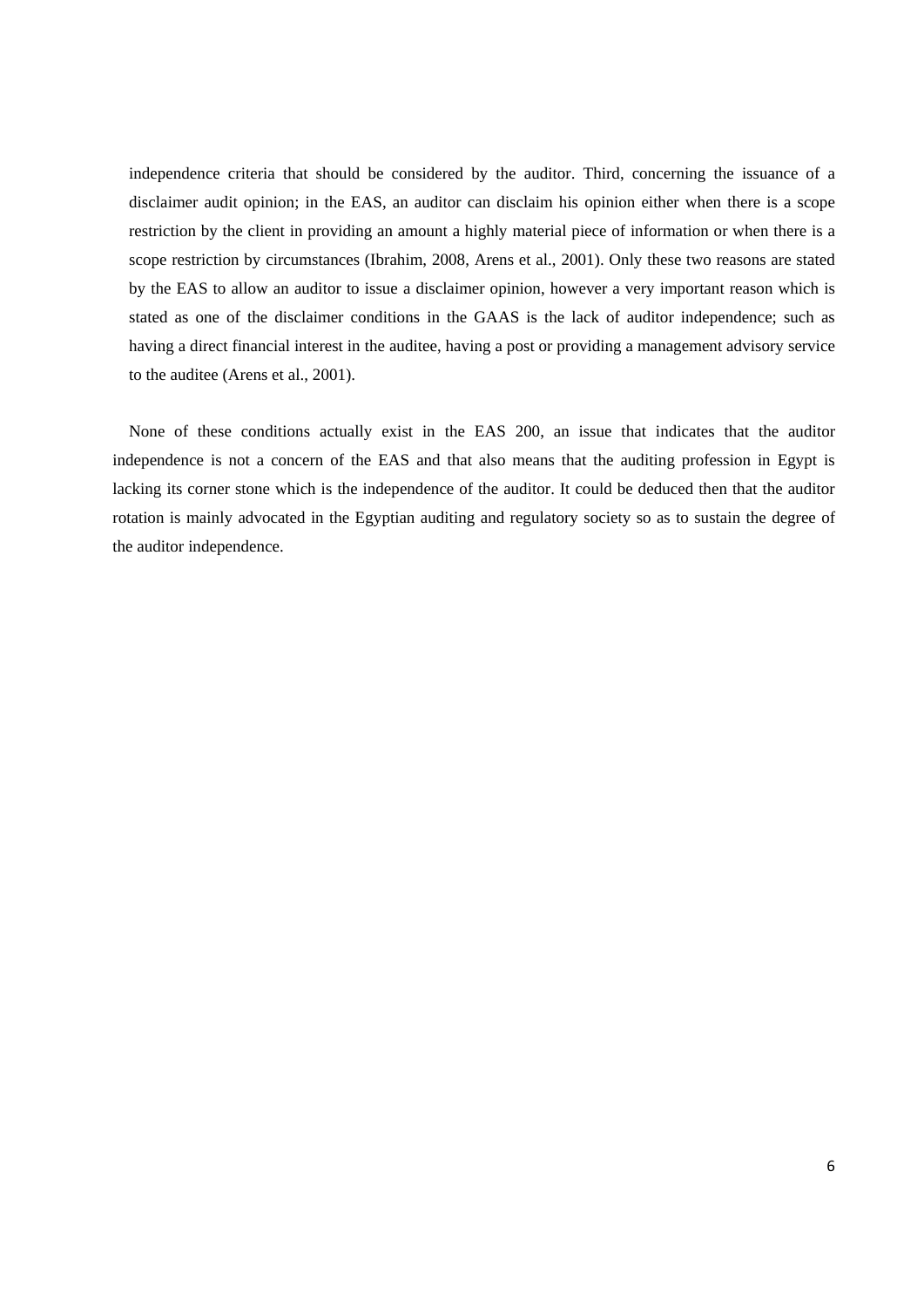#### **3. The Model and the Hypotheses**

There are different measures or as called proxies of the audit quality. In this paper, six different proxies will be used, these are; the audit report, the audit report lag, the auditor experience, the auditor reputation, the audit report lag, the auditor fees and the level of earnings management. These factors were chosen as they are the most widely used in the literature and the mostly used in empirical studies of assessing the impact of the rotation on the quality and the most relevant and covering all the other factors as well, (Jackson et al., 2008; Lennox, 1998 Geiger et al, 2002; Meyer et al., 2007;Lowensohn et al. 2007; Knechel et al., 2007; Roberts et al., 1990 Gul et al., 2007; Ghosh and Pawlewicz, 2008; Davidson et al., 2005)

#### **3.1. Auditor Report**

A company's financial statements are considered the means to communicating and passing financial information to a third party. Concerning the impact of the auditor rotation on the audit opinion, it was found that managers rotate their auditors in order to avoid the receipt of a qualified opinion. However if the auditor accepts to give a clean report he will not be rotated, but if the incumbent auditor is more likely to provide a qualified opinion, the client might terminate the engagement (Jackson et al., 2008; Lennox, 1998). Also, according to Vanstraelen (2000), the long audit tenure decreases the auditor's willingness to qualify his audit opinion due to the personal attachment that arises with the client, thus the mandatory rotation should be suggested to avoid the collusion between the management and the auditor.

On the other hand, it was proved that when the tenure increases, the auditor's judgment is improved to give the appropriate audit opinion, this means that mandatory rotation will deteriorate the audit quality by limiting the tenure not the opposite (Carey and Simnett, 2006, Jackson et al., 2008). Also, there was no relation found between the extended auditor tenure and the removal of a going concern qualification from the audit opinion that means that neither the auditor's judgment nor his independence was affected by the long tenure (Meyer et al., 2007; and Knechel and Vanstraelen 2007).

In this paper the audit opinion is considered an indicator of the audit quality if the auditor was successful in issuing the appropriate audit opinion. However the appropriate audit opinion sometimes might not be appreciated by the company management if it includes a qualification. Thus they decide to switch their auditor searching for another one who might give them an unqualified opinion. From here the first hypothesis is developed.

 $H_1$ : The auditor will be rotated if he didn't issue a standard unqualified audit opinion.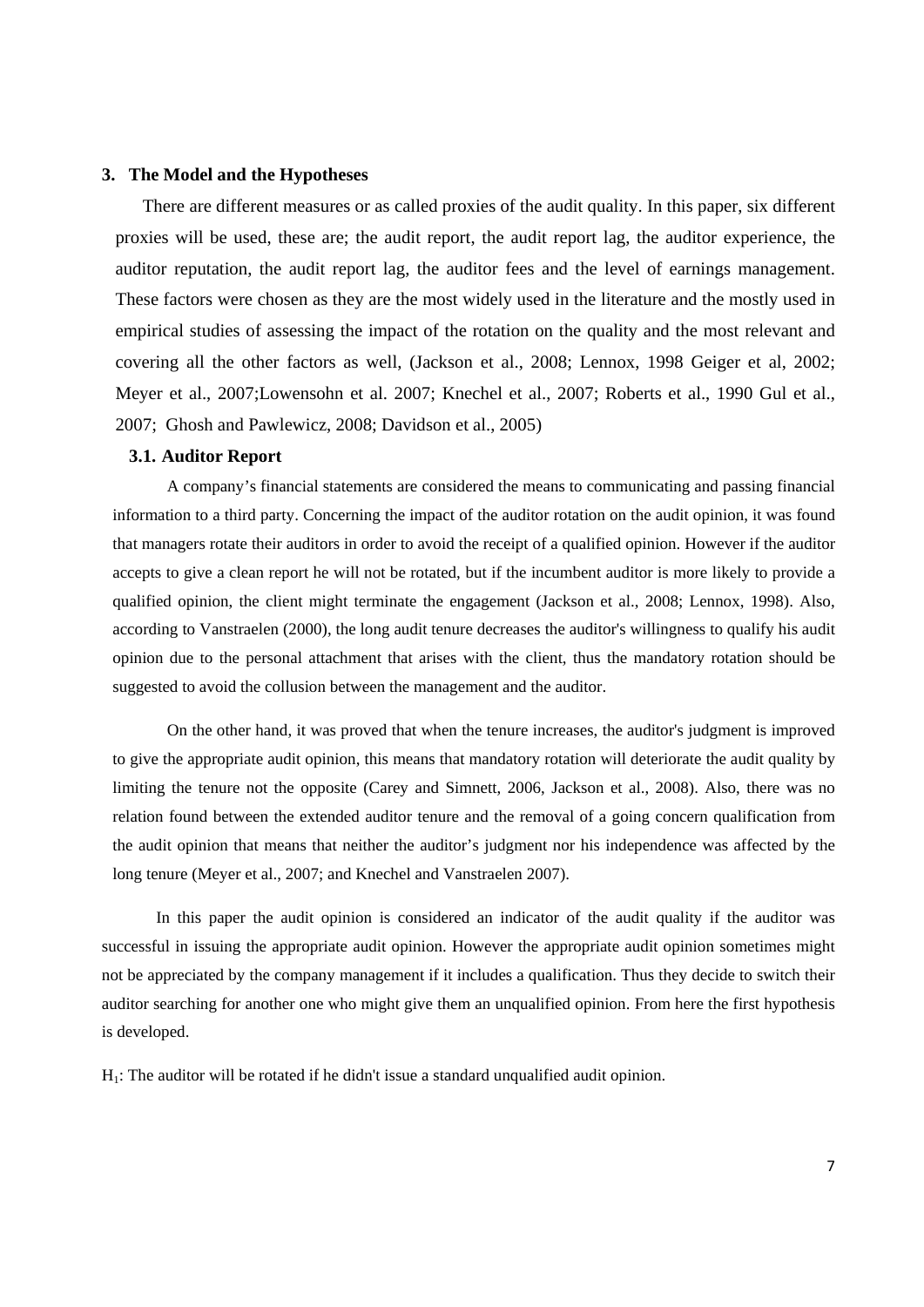#### **3.2. Auditor's Reputation**

The auditor reputation is important for the audit quality as it is well known among companies that reputable auditors perform a high quality audit and their audit opinion concerning the appropriateness of the financial statements is more reliable (Krishnamurthy et al., 2006). When a sample of Arthur Anderson (AA) clients were investigated as whether the auditor's reputation impacts the market perception of audit quality, it was found that the decreased reputation means the impairment of the auditor independence which will adversely affect the audit quality. When the firm announced that AA is replaced by one of the NON BIG FOUR, the market return was negatively affected which in return had affected the company's value and stock price (Krishnamurthy et al. 2006). Also it was found that the BIG FOUR have more tendency to report earnings misstatements as it was found that BIG FOUR report more frequent accounting irregularities and financial reporting malpractices than NON BIG FOUR (Davidson et al., 2005).

In this paper, the auditor reputation is considered a measure of the audit quality, as the reputation increases, the audit quality increases. Thus a client company which wants to promote the audit quality would change from a less reputable audit firm to a more reputable audit firm.

H2: The auditor will be rotated if it is a Non Big Four audit firm

#### **3.3. Auditor Experience**

It was found that the brand name (high reputation) of an audit firm is not enough to promote the audit quality, but the industry knowledge and specialization is an important part of the auditor's experience. As the auditor's knowledge and experience with a client's industry the auditor is more able to detect potential material misstatements and to put basis and hypotheses for industry specific routine errors (Knechel et al., 2007). Moreover, it was found that the auditor's experience in detecting material misstatements decline when they spend longer tenure with their clients, that they rely on their previous experience with the client rather than exerting more effort (Meyer et al., 2007), an issue that would suggest the mandatory rotation as a solution to overcome such staleness.

 Since the auditor's experience is an indicator a of a high quality as it increases, in this paper it is assessed whether a client company will switch to a more experienced one in order to promote the audit quality. This is hypothesized as follows.

H3: The auditor will be rotated if he has few years of experience in the client's firm industry (i.e. specialized in the client's business).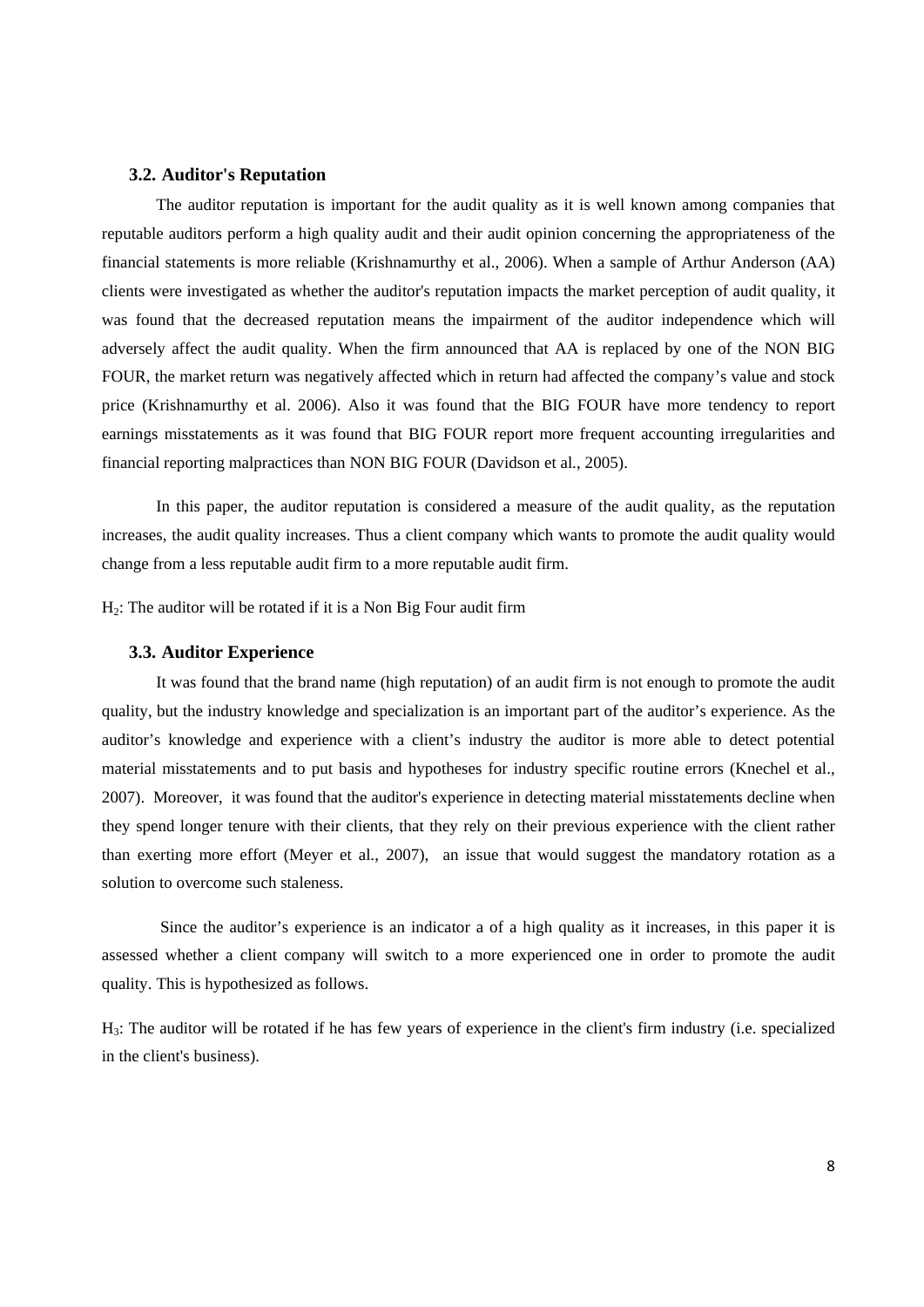#### **3.4. Earnings Management**

Earnings management is the choice of the adoption of certain accounting policies in order to achieve managers' specific objectives. They are considered important pieces of information released by the company. Such earnings are considered of poor quality if they don't give a true image for the company's value and financial position. The main factor affecting the level of earnings management practice is the auditor tenure. It was found that there is a negative relation between the auditor tenure and the extent of the earnings management practices, that the longer the auditor tenure, the more familiar the auditor is with the clients 'reporting systems, thus the more material misstatements or unexplained adjustments in the financial statements are detected (Ebrahim ,2001). However, on the other hand, it was found that sometimes there is a positive relationship between the auditor tenure and the level of earnings management, that when the auditor tenure increases, his independence is impaired due to the excessive familiarity and personal attachment with the client. In addition, this would make the auditor's work more routine and systematic, as he would devote less effort in detecting the material misstatements and the irrelevant reporting practices. Supporting to this, it was found that the auditor is more likely to detect material misstatements in earlier years of the engagement, then such capability decreases gradually for the following twenty years of engagement (Piot and Ganin, 2005; Davis et al., 2000). That's why a good auditor should be independent to be able to investigate a company management's financial reporting practices and to be able to find whether they follow GAAP through checking on their earning management practices (Davis et al., 2000)

In this paper, the degree of allowance of earnings management practices is used as a measure of quality. As when the auditor allows more earnings management practices which are favored by the client company, the audit quality is said to be impaired as the auditor is not following the consistent application of GAAP. Thus it is assessed from the following hypothesis, as whether the auditor will be changed if he/she didn't approve such practices.

H4: The auditor will be rotated if he didn't approve the client's reporting practices.

### **3.5. Audit Report Lag (ARL)**

The ARL is defined as" the period from the company's yearend date to the audit report date" (Lai and Cheuk, 2005; Krishman and Yang, 2009). It was found that there is a negative relationship between the value of the financial statements to the investors and the time taken to prepare them (Lai and Cheuk, 2005). Although the delay in filing the company's financial statements would be an indicator of low quality of financial and audit reporting, sometimes the auditor needs more time for assessment to make sure that the company's financial statements are free from material misstatements. This reflects that when the auditor is more independent, he is more devoted with time and effort to detect material misstatements and that would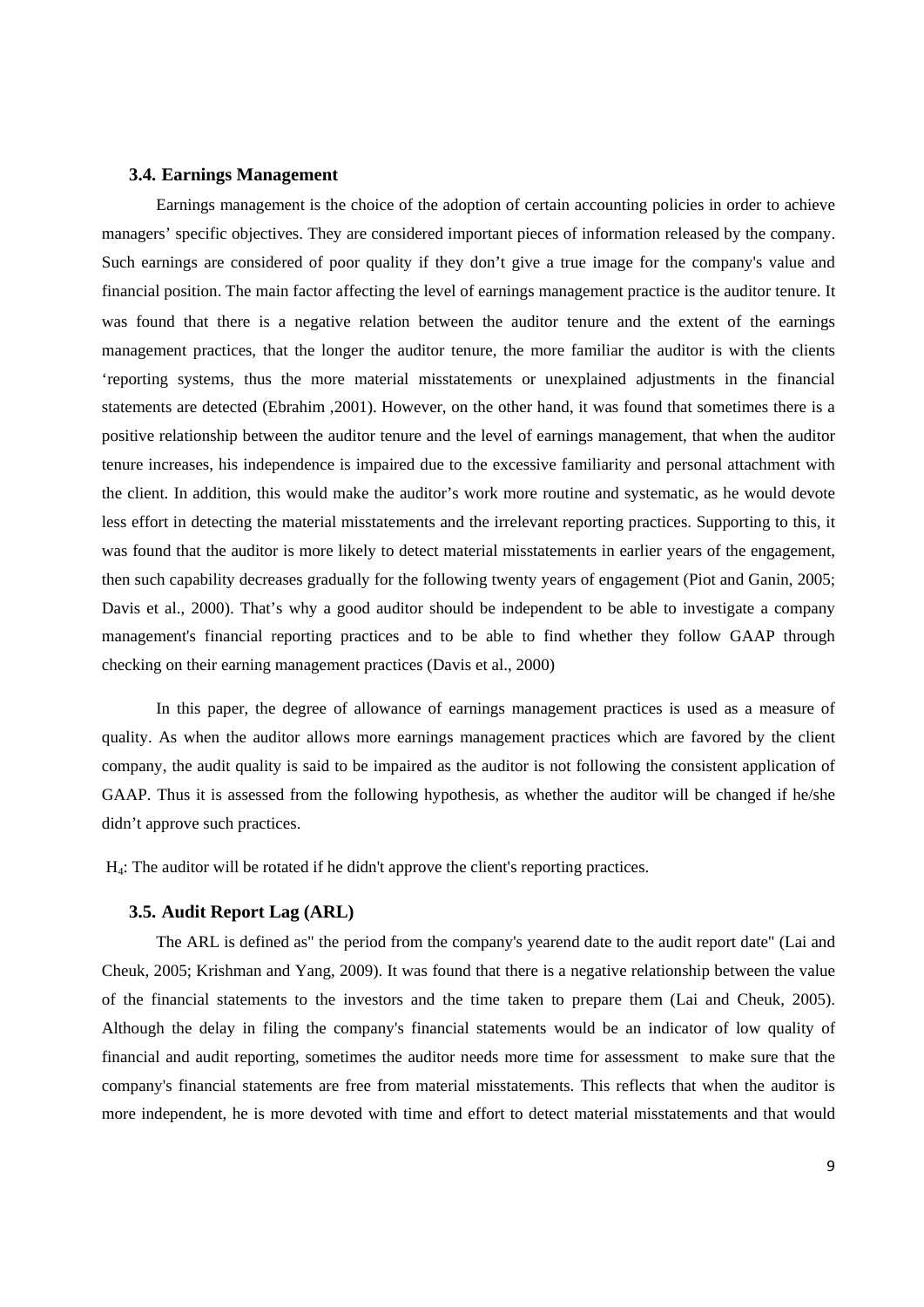lead to a longer ARL (Scholoetzer, 2006). Moreover, it was found that the audit report lag is affected by the auditor rotation decision which in return would affect the audit quality .Actually the ARL depends on two factors, the timing of the auditor rotation and the type of auditor rotation, that a shorter ARL is expected in early audit firm rotation since at the beginning of the year there is enough time to help the successor auditor to perform audit smoothly rather than when the rotation occurs later in the year (Lai and Cheuk , 2005). Also according to Lai et al. (2005), it was found that there is a positive and strong association between cross-up audit firm rotation and the ARL while there is a negative relationship between the cross-down audit firm rotation and ARL .This would reflect that when a client rotates from a NON BIG FOUR to a BIG FOUR audit firm, it takes longer time to submit the audit opinion and that it is not the client but the audit firm's specific factors related to the degree of the audit effectiveness that influences the audit process (Knechel and Payne , 2001; Lai et al., 2005), when such a level of effectiveness is achieved neither the excessive audit hours spent nor the extra audit effort exerted will add to the overall audit quality (Krishman and Yung, 2009)

In this paper, due to the importance of the audit report timeliness as a measure of the audit quality, will the company try to switch its auditor who provided less timely opinion to those who would provide a timelier audit opinion; this is reflected in the following hypothesis.

 $H<sub>5</sub>$ : The auditor will be rotated if he produces an audit report lag

#### **3.6. Auditor Fees**

There are many reasons that cause a positive relationship between the auditor fees and the audit quality. Actually more investigation and audit procedures will require more audit hours ,higher cost due to the use of more experienced and specialized staff and thus, higher audit fees (O'Sullivan, 2000; Ghosh and Pawlewicz, 2008). On the hand, large audit fees paid by the client make the auditor more economically dependent on the client, thus it forces the auditor to be more reluctant in inquiring the client during the audit as fearing from losing him. After the Sarbanes Oxley Act (SOX), total fees to audit firms have increased indicating that total revenues from audit clients will increase after the SOX rotation decision. That is actually due to the increased litigation an auditor would be exposed to, consequently, the auditor will exert more effort and time and this will dictate on him increasing his audit fees required and thereafter, the quality (Ghosh and Pawlewicz, 2008).

 In this paper, the auditor's fees is considered a measure for the assessment of the audit quality, as it is assumed that high audit fees reflects a high quality especially if the audit is performed by a reputable audit firm. Thus, will a client company decide to switch its auditor if he/she required high fees. This is reflected in the following hypothesis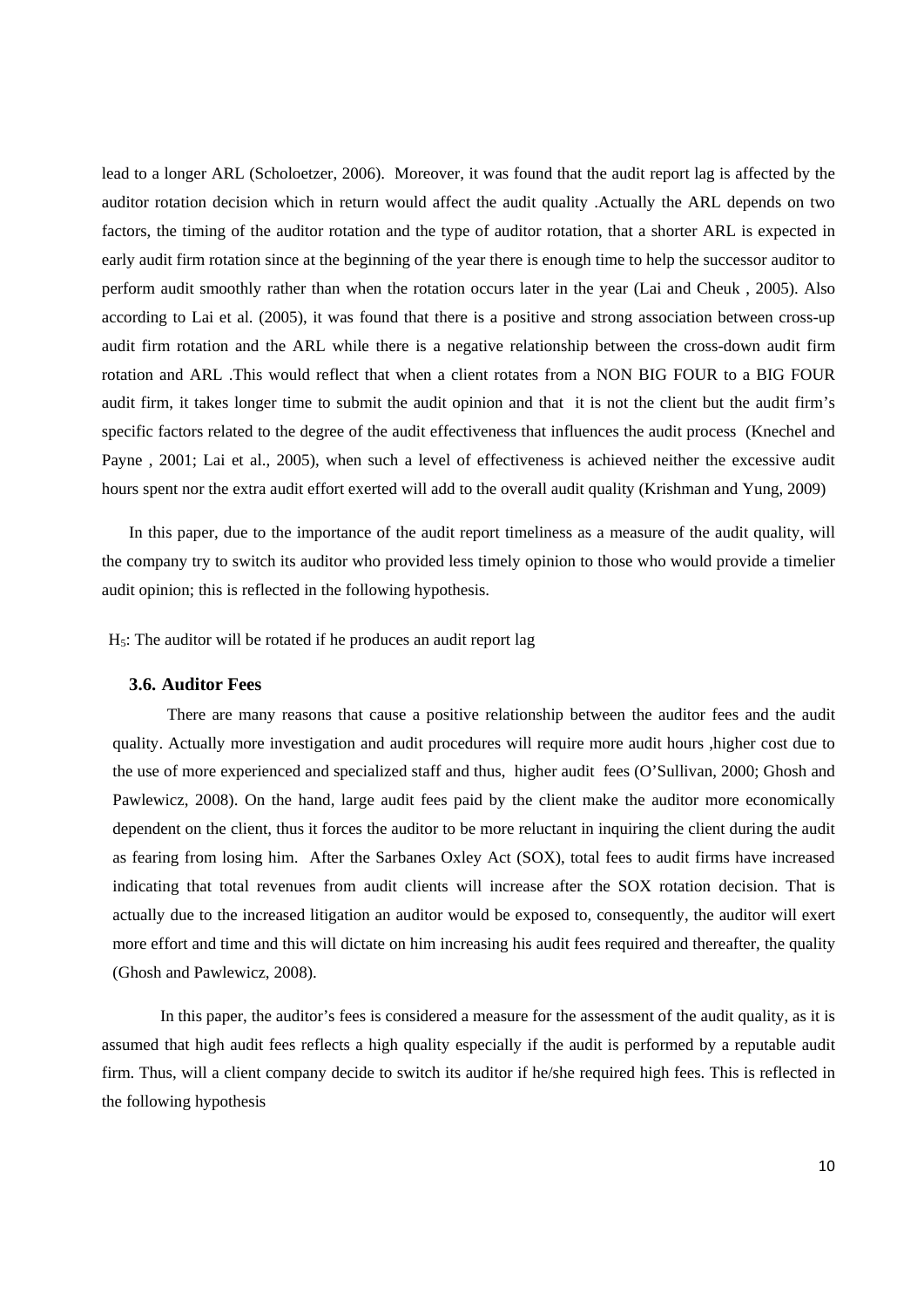$H<sub>6</sub>$ : The auditor will be rotated if he requires large audit fees

After the determination of the different proxies of audit quality, the paper will now move to the part of the study related to assessment of whether the auditor rotation concept is applicable to Egypt, i.e whether the professionals in the field see that the rotation is really needed in Egypt and whether it will improve the quality as assessed per the previously discussed proxies.

Rotation as a concept has been applied in different counties, the USA, Korea, Italy, France, Singapore and Taiwan to overcome the problem of the lack of auditor independence. Egypt as a country has experienced large business failures and bankruptcies associated with audit failures since the 80s of the last century. The main reason behind it, as will be discussed in the following lines, is due to the lack of auditor independence suffered by the profession in Egypt. According to Eli et al. (2005), the higher the auditor independence, the higher the audit quality as the information asymmetry between the management and the third party is reduced. In Egypt the lack of independence problem is either due to the weak enforcement of the regulation and litigation or due to the deficiencies in the Egyptian Auditing Standards (EAS)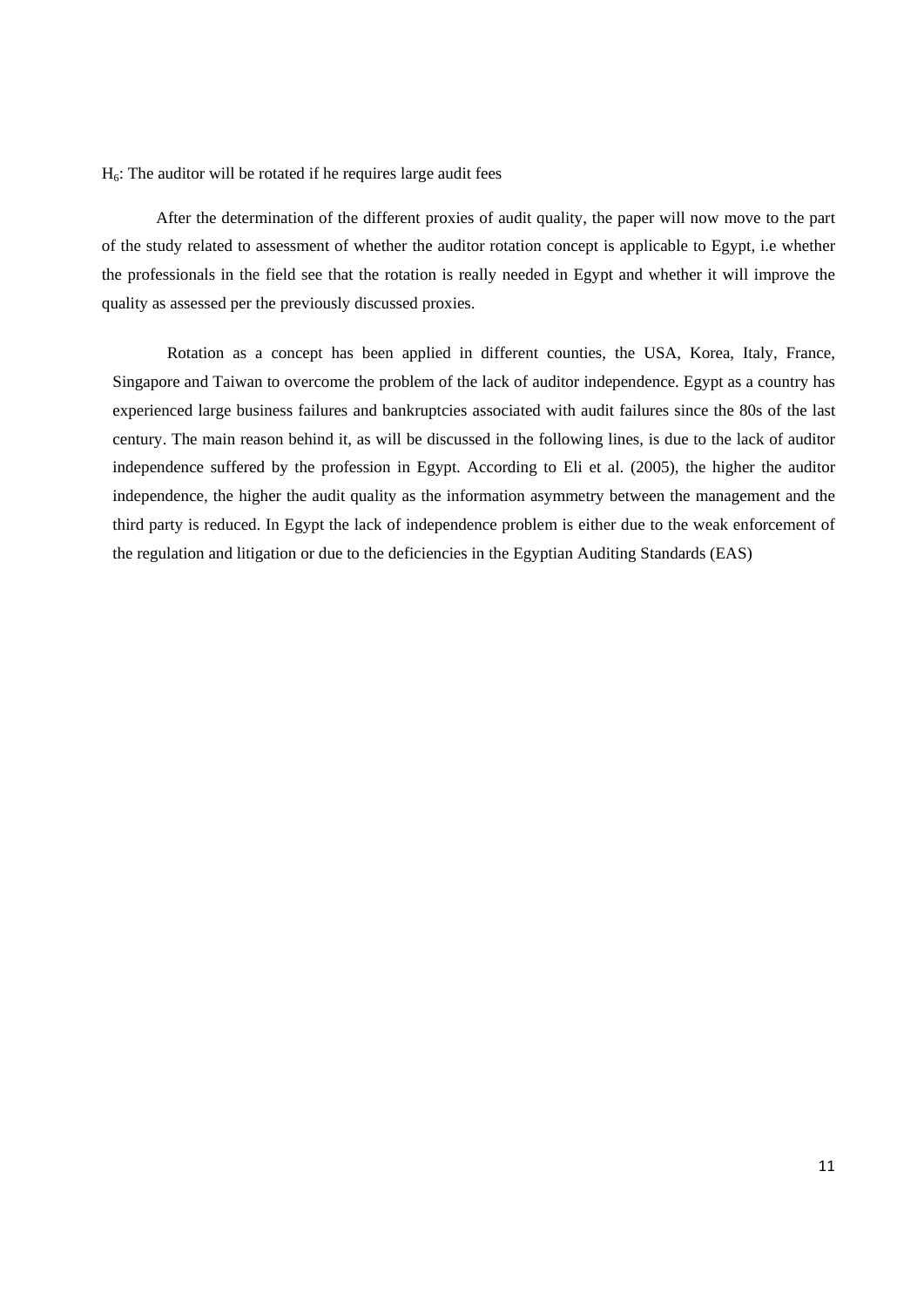#### **4. Data Analysis and Findings**

A self-made questionnaire has been used in this paper and distributed among auditors in Egypt to know their evaluation concerning the current practice of the voluntary rotation of the auditors and whether it is for the improvement of the audit quality. This is in addition to assessing the extent of the lack of auditor independence problem in Egypt and the extent of the feasibility of the application of mandatory rotation as well as the suitable type of the mandatory rotation to be applied. The questionnaire is designed based on the Likert Scale model with 5 columns of choice; "Strongly Agree", "Agree", "Neutral", "Disagree", "Strongly Disagree" (1) represents strongly agree and (5) represents strongly disagree. The Questionnaire was distributed among 50 auditors who were randomly selected from two of the big four audit firms in Cairo, Egypt. The two firms were Price Waterhouse Coopers (PWC) and Ernest and Young. Of this sample, only 31 replied representing 62% response rate.



#### **Figure 1: The Long Audit Tenure**

The frequencies in **Figure 1** show that 82.2% of the participants agree and strongly agree that as the auditor spends more years auditing the same client, the audit quality is improved. On the other hand, only 17.8% of the participants agree and strongly agree that the long audit tenure negatively affects the audit quality.

From the mean results, it could be concluded that the long tenure increases the audit quality as it has an average of 2.0. While, the majority was disagreeing towards the concept that the extended tenure deteriorates and decreases the audit quality as its mean was approximately 3.36. This means that the respondents support the concept that extended tenure improves the audit quality due to increased experience rather than supporting that the extended tenure deteriorates the audit quality due to the increased financial and psychological independence on the client.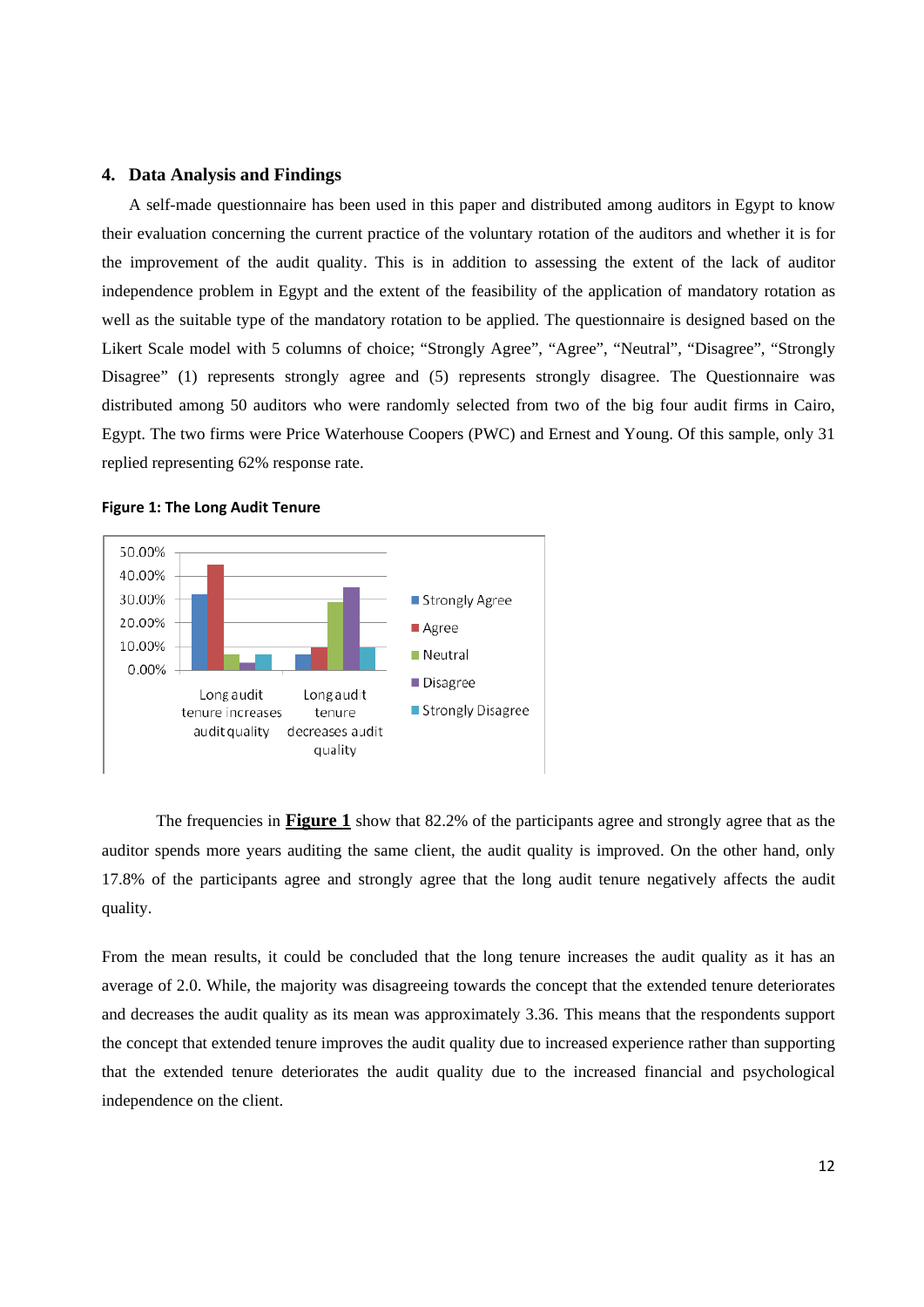

**Figure 2: The reasons for lack of auditor independence in Egypt**

From **Figure 2,** it was found that more than 50% of the participants agree and strongly agree that the reason of the lack of auditor independence is that companies operating in Egypt are closely held meaning that the owners or the shareholders are the managers of the company. Also it was found that 56% of the participants agree and strongly agree that the lack of a code of ethics would be a cause for the lack of independence problem in Egypt. It was found that 71% agree and strongly agree that it was the shortage in existence of professional organization. Also 36% agree and strongly agree that the management's authority in being able to hire and fire auditors is a reason for the lack of independence in Egypt. However it was found that 48.1% agree and strongly agree that the provision of non-audit services or the provision of MAS would impair the auditor's independence. Finally, 71.4% of the participants agree and strongly agree that having financial interest in the client's company affects the auditor's independence. From the mean analysis to investigate and rank the six suggested causes selected from the literature, it was found that the most agreed upon by the majority was the lack of professional organizations with a mean of 2.19. Second, comes the problem that most of the companies operating in Egypt are closely held with a mean of 2.36. Next in the rank is the lack of the code of ethics problem with a mean of approximately 2.40. Fourth in rank is having financial interest in the client's company with a mean of 2.62. The fifth cause in rank was the provision of non-audit services which had an average of 2.81. Finally was the problem of hiring the auditor with an average of the answers of 2.84.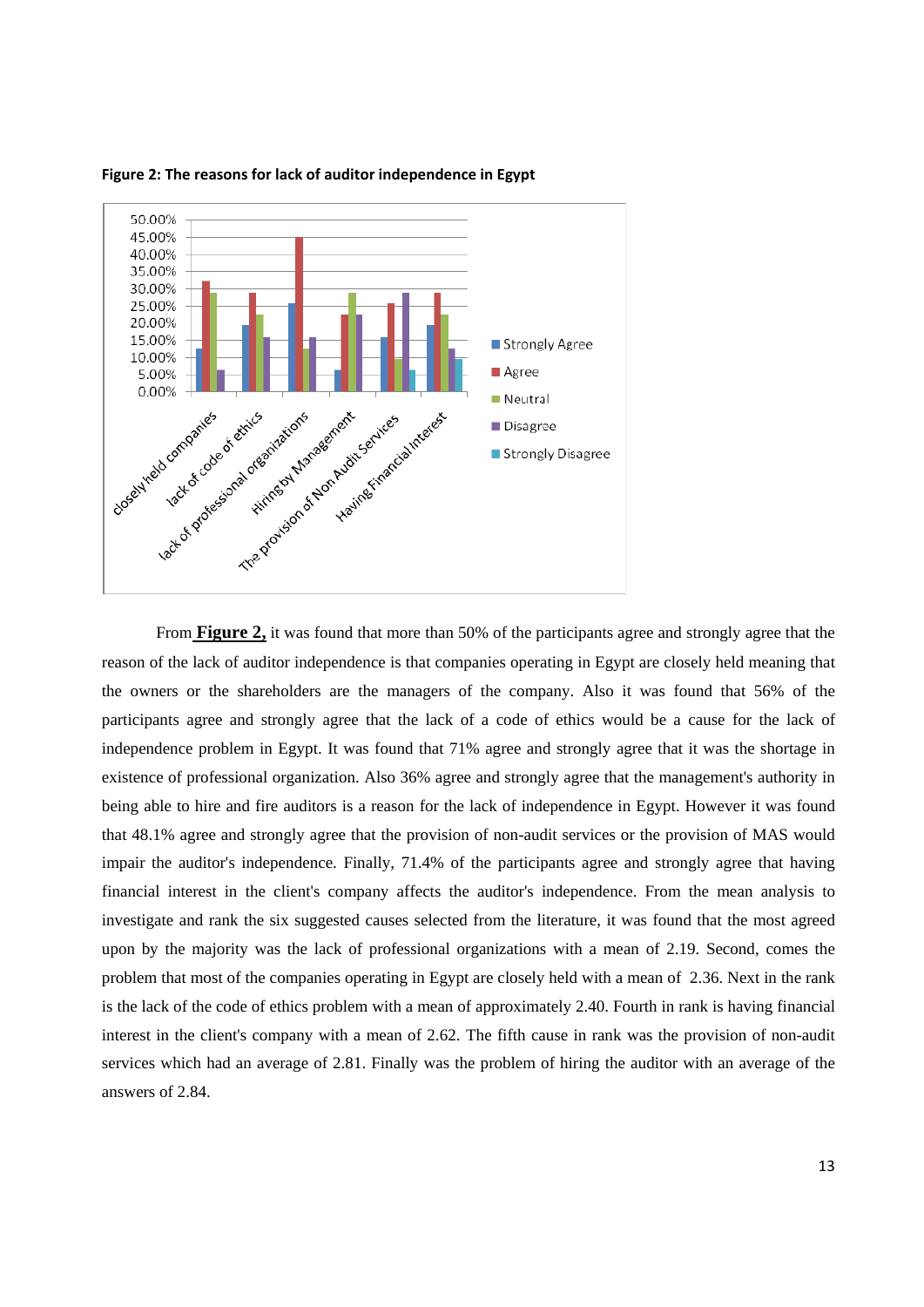

**Figure 3: The best ways to enhance the auditor independence** 

According to **Figure 3**, 83.4% of the participants agree and strongly agree that changing the auditors after a set of years would be the best solution enhancing the auditor independence. The data also revealed that exactly 72.4% of the participants agree and strongly agree that creating a threat to the auditor by increasing the litigation against him would be the best solution to enhance the auditor independence. 62.1% of the participants agreed and strongly agreed that to enhance the auditor independence, it would be a good solution if the auditor is to be elected and selected by the company's shareholders. Finally, 68.2%of the participants agreed and strongly agreed to ban the provision of the management advisory services as a solution to improve the auditor independence. Using the mean analysis, it was found that the best solution to enhance and help in sustaining the auditor independence out of the four suggested solutions was the auditor rotation. It had a mean of 1.96, which means that the majority were strongly agreeing that it is the best solution. Second ranked was increasing the litigation solution, with an average of 2.2. Third, comes the election-selection process as a solution of the auditor independence with an average of 2.41. Finally, with the least mean of 2.48 was the ban of MAS solution it had the least agreed upon solution by the participants. This indicates that the rotation as a solution for independence would be highly supported by the auditors as the larger portion of the sample is supporting it

From **Figure 4**, it was found that only 30% of the participants agree and strongly agree that client companies in Egypt frequently rotate their auditors. Also the mean for this question was 3.2 indicating that the majority disagree that there is voluntary auditor rotation in Egypt. Upon the findings of Question 3 regarding the use of auditor rotation as a way to enhance auditor independence, the findings of Question 4 encourage and support recommending the adoption of Mandatory Auditor Rotation in Egypt especially since it is not voluntarily applied until now.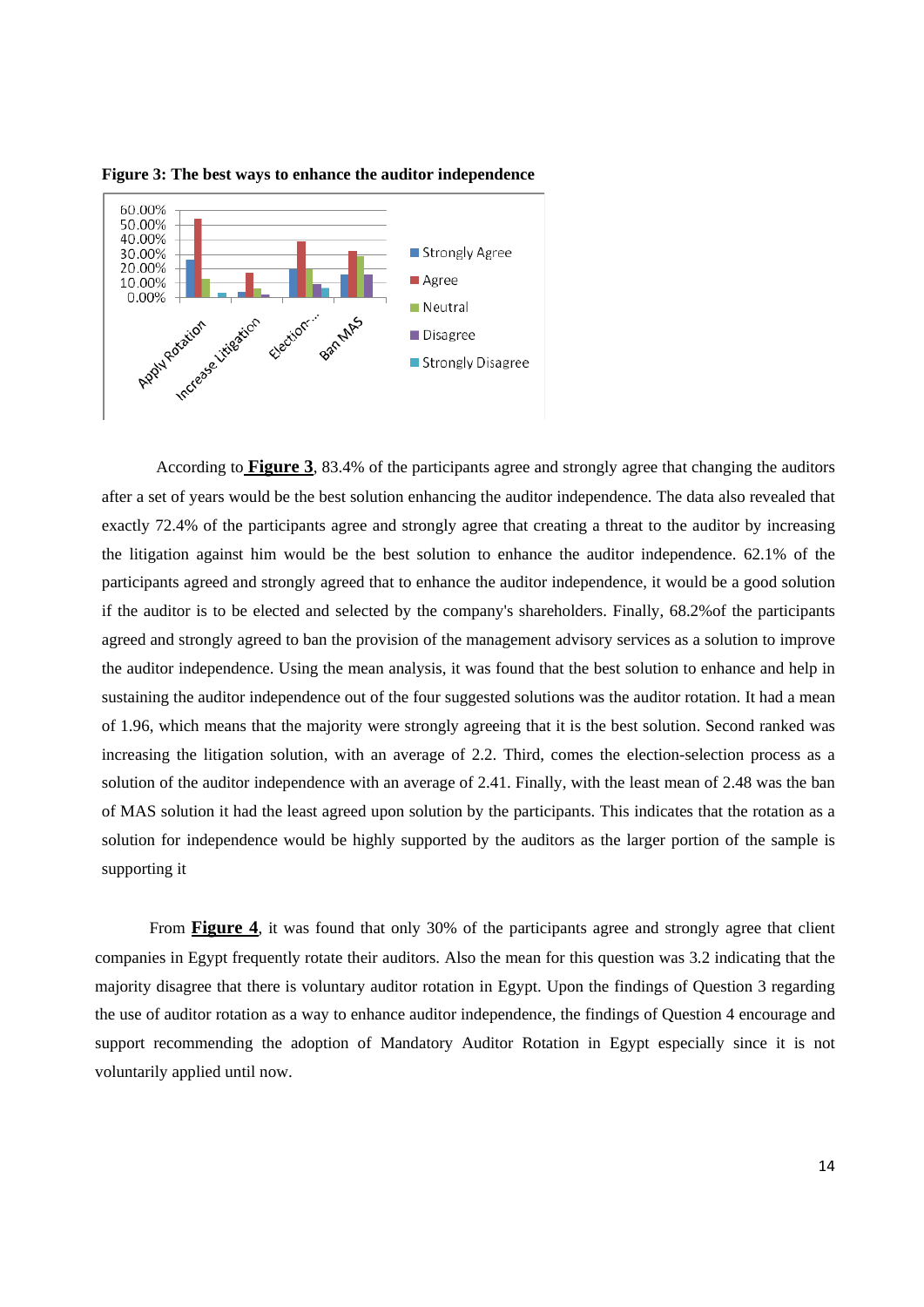

**Figure 4: The frequency of auditor rotation** 

From **Figure 5**, it can be seen that 75% of the participants agree and strongly agree that ARL is the most important reason for initiating auditor rotation. The data also shows that 77.4% of the participants agree and strongly agree that clients switch their auditors to search for auditors with better reputation. It was found that 71% of the participants agree and strongly agree that clients normally switched their auditors to engage more experienced auditors. It can also be found from the data that 58.1% of the participants agree and strongly agree that the auditor would be switched when the management is changed. The results also show that 40.7% agree and strongly agree that clients switch their current auditors to other auditors who are more flexible and can allow their earnings management practices. Also it was found that 60.7% of the participants agree and strongly agree that a company might rotate its auditor to another one that would provide it with a better audit opinion which is an unqualified one. The data also reveals that 57.1% of the participants agree and strongly agree that the auditor might be rotated when there are legal disputes and conflicts with the client. Finally, it was found that 41.9% of the participants agree and strongly agree that clients change their auditors searching for others who take lower fees.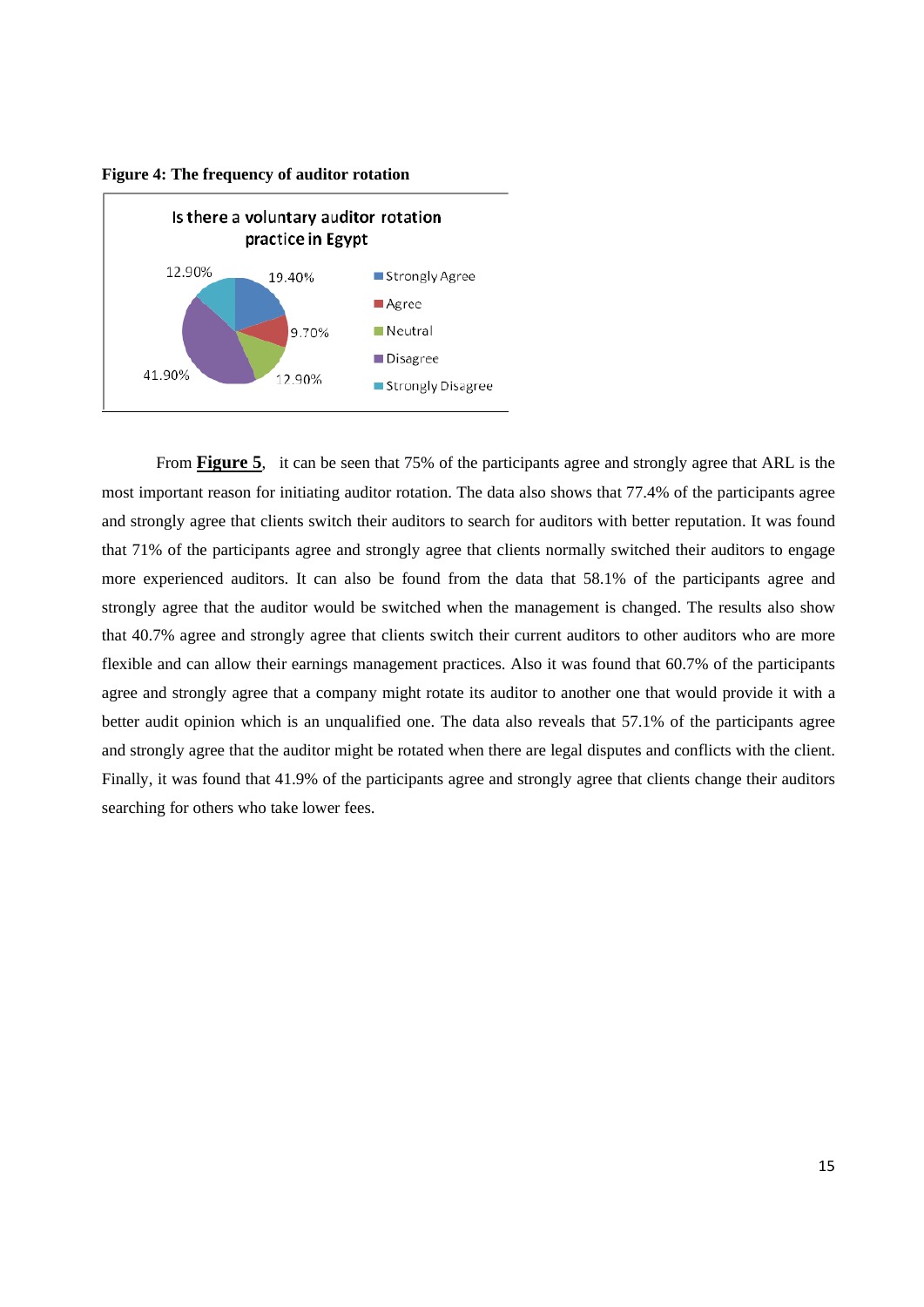

**Figure 5: The main reasons behind auditor switching** 

According to the mean analysis, it was found that the most of the participants agree that the first reason with the lowest mean of 1.92 was the auditor switching to find another one that would provide timelier audit opinion and to avoid ARL. The second reason rank was the auditor reputation with an average of 2.03 meaning that most of the participants agree that the auditor rotation is due to searching for an auditor with better reputation. The third ranked reason is the auditor experience with an average of 2.12, meaning that most of the participants agree that companies might rotate their auditor to hire a more experienced one. Fourth in the rank came the change of the company's management with a mean of 2.19 as a reason for the auditor rotation. With the same mean of 2.57 then comes the search for a better audit opinion (clean one) and the litigations problem reasons. Next in rank comes the allowance of earnings management reason with an average of 2.59 which indicates that participants agree that clients might rotate their auditors when auditors refuse to allow their reporting practices that are not in consistence with GAAP. Finally with the highest average of 2.77 comes the lower fees reason. It could be inferred that the majority are least agreeing that an auditor would be rotated to find another auditor that would charge them less audit fees. We would conclude that from the main causes initiating the auditor rotation is the search for a more experienced and a more reputable auditor and for a timelier audit report. This reveals that the auditor switch in Egypt is for improving the audit quality. Actually this indicates that the third hypothesis, the fifth hypothesis and the second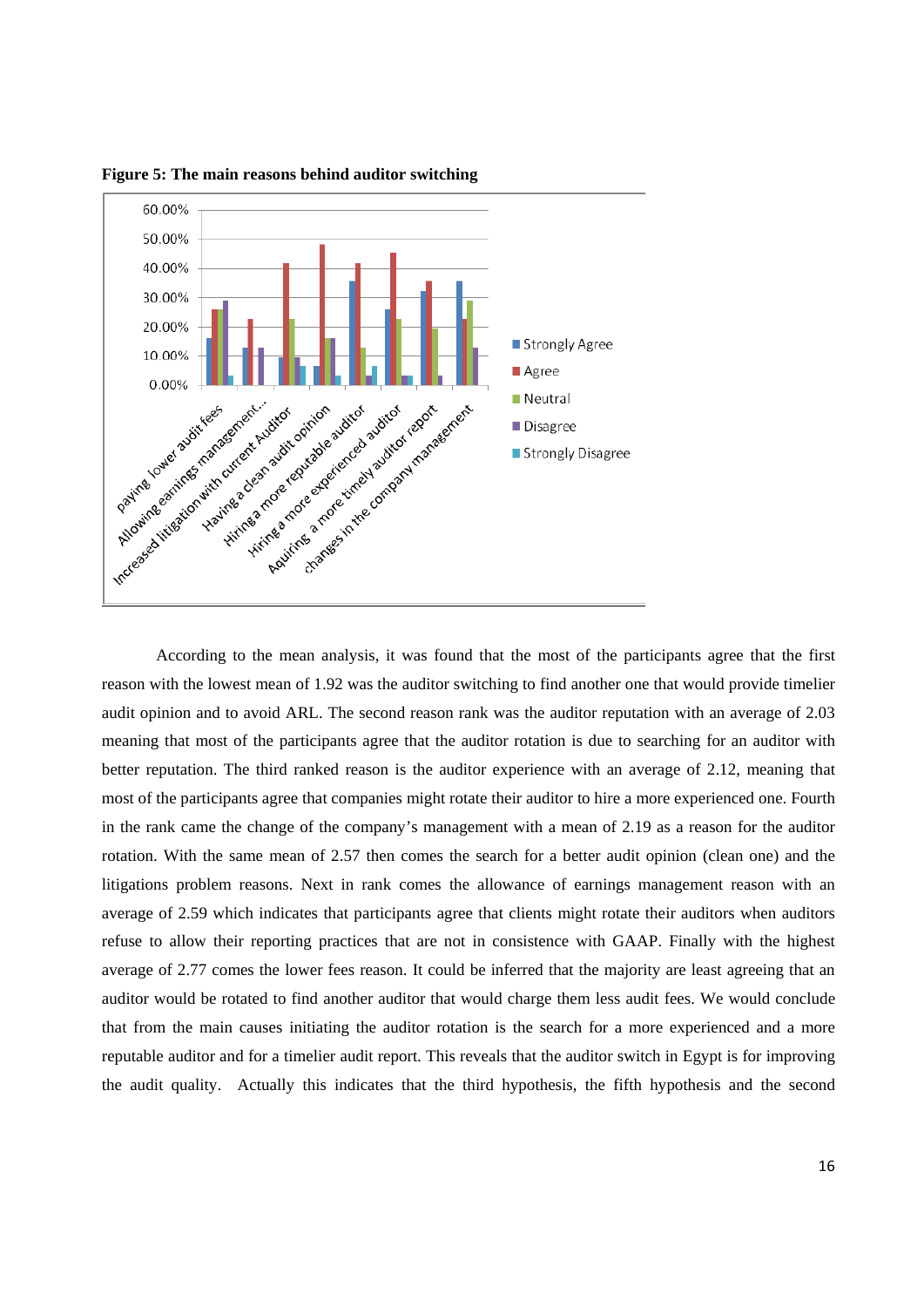hypothesis are supported. However, the first hypothesis, the fourth hypothesis and the sixth hypothesis are not strongly supported.



**Figure 6: The client attachment to the audit firm** 

**Figure 6** shows that 80% of the participants strongly agree and agree that when the audit firm is more reputable whether according to size or rank, the client becomes more attached to it. The data also shows that 87.1% of the participants strongly agree and agree that when the audit firm is able to release the audit opinion and finish the audit process on a timely basis, this makes the client more attached to it. It was also found that 77.4% of the participants agree and strongly agree that a client is more attached to the audit firm for its lower fees. Finally, the results also showed that 70.9% agree of the participants and strongly agree that clients are attached their audit firm, due to its strictness in the application of conservative accounting practices. According to the mean analysis, the most agreed upon reason by the majority of participants was the timeliness of issuing the audit opinion with a mean of 1.74 followed by the auditor reputation with a mean of 1.80. Then ranked as the third reason, was the amount of fees charged by the audit firm. It had a mean of approximately 2.06 meaning that the majority of the participants agree that when the audit firm charges its client reasonable fees, they become more attached to this audit firm. Finally in the ranking of importance comes being conservative and consistent in following GAAP with a mean of 2.19. It could be inferred that most of the participants agreed the least on that when the audit firm is strict in applying GAAP and is conservative; this makes the client attached to it, although the concept itself should not be undermined since it has an average of 2.19 indicating that auditors agree that it is one of the reasons for attachment to the audit firm.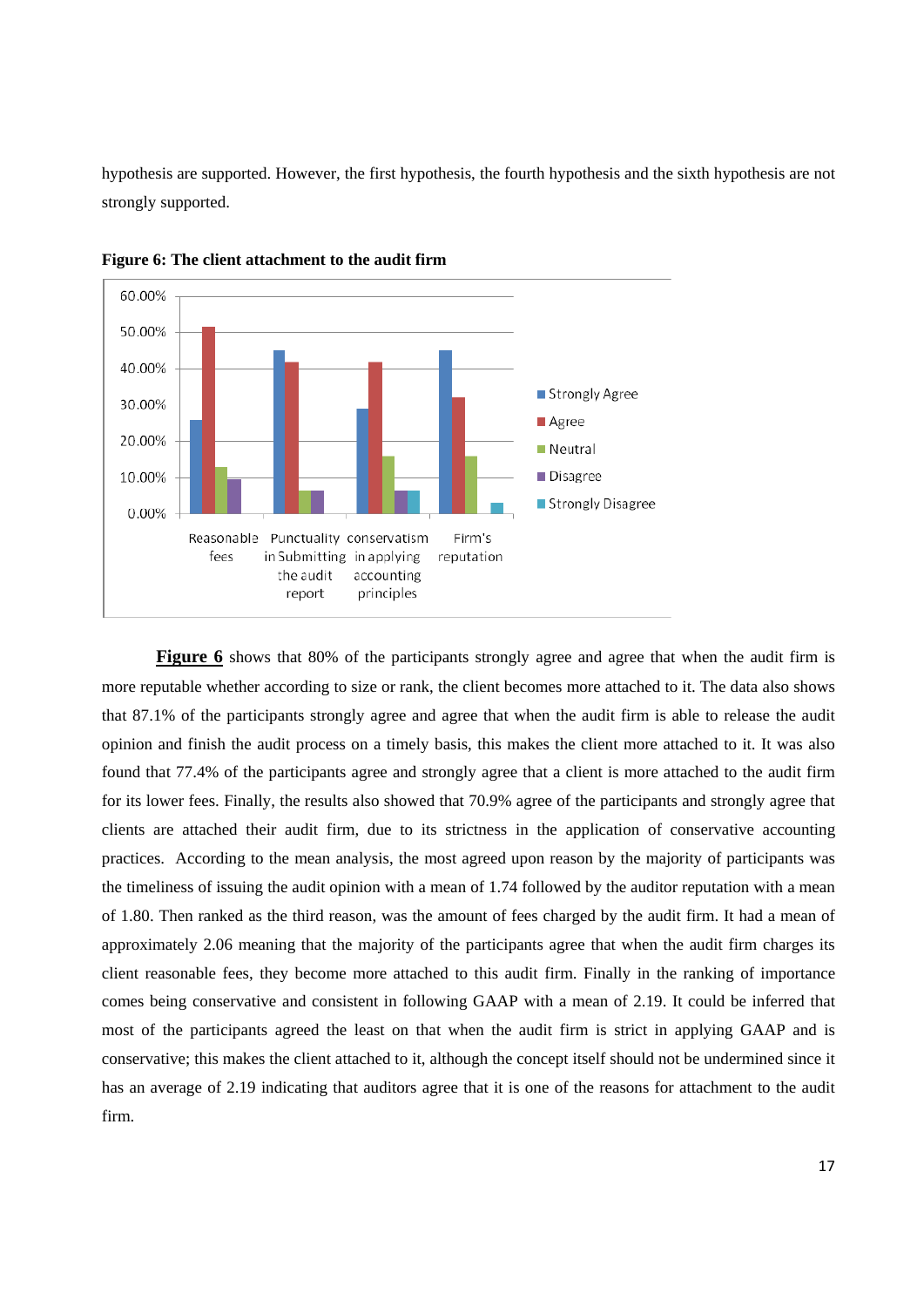

**Figure 7: The client attachment to the audit personnel (audit partners**)

From **Figure 7**, 83.9% of the participants agree and strongly agree that a client would be more attached to audit personnel/partner due to his/her experience. Also it was found that 74.2% of the participants agree and strongly agree that a client would be more attached to an audit personnel/ partner for being flexible in accepting the client's reporting practices that would sometimes be against GAAP. It also can be inferred from the data that 65.5% of the participants agree and strongly agree that a client would be more attached to an audit personnel due to increased tenure. This reflects that the majority agreed that the extended tenure creates a psychological attachment with audit partner/personnel. According to the mean analysis, it was found that participants gave the lowest mean of 1.90 to the experience. This means that the majority are strongly agreeing that a client would be more attached to the auditor himself or to the audit team as that auditor possesses more experience. The second agreed upon reason is being flexible in accepting the client's reporting practices that would sometimes be against GAAP. It had an average of 2.03.The least reason to be accepted by the majority is the auditor tenure. It had an average of 2.24; meaning that the participants are in the agree zone that the client becomes attached to the auditor or the audit team if they have spent with them longer tenure (i.e. many engagements).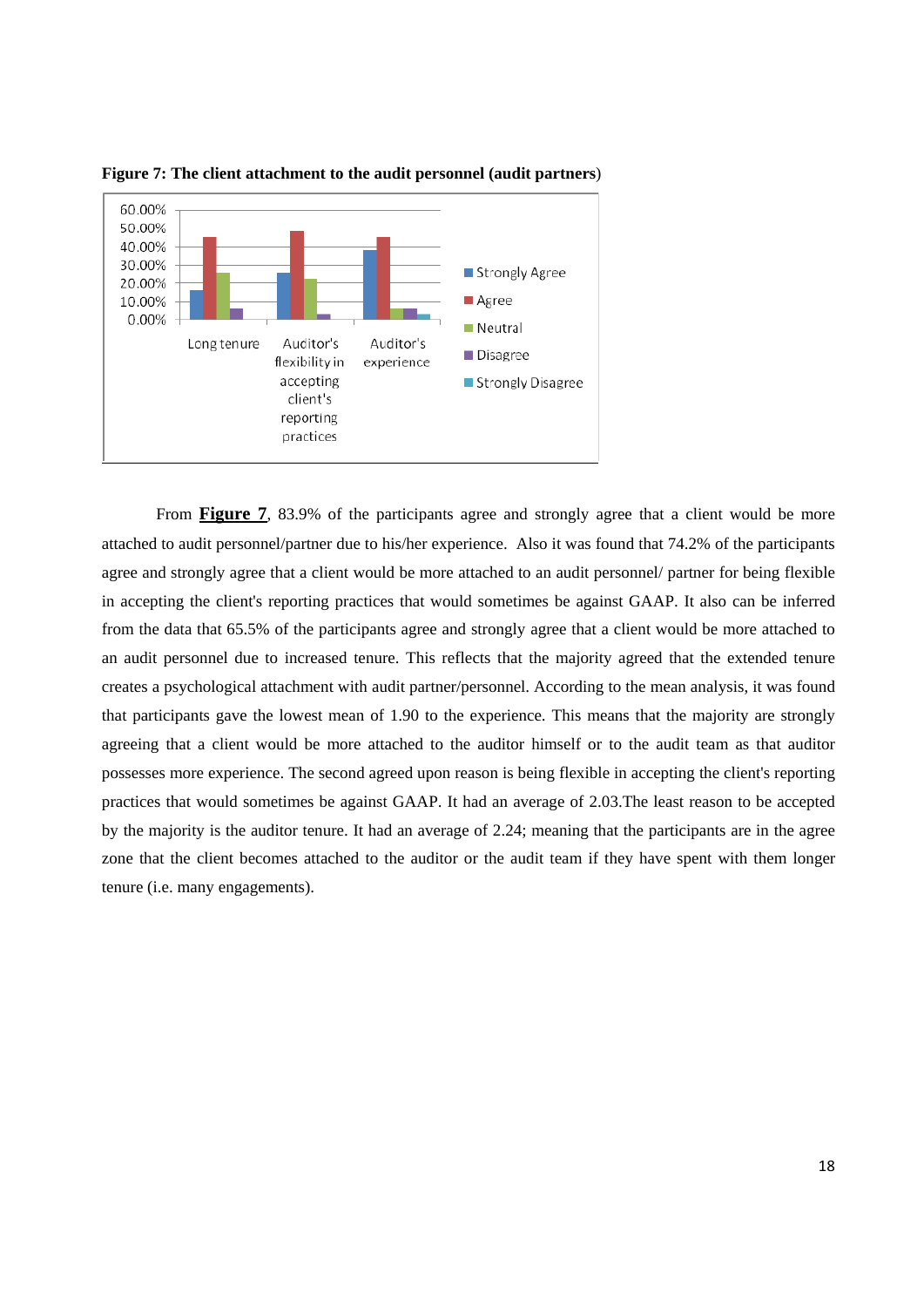

**Figure 8: Presence of other audit firms than the big four** 

**Figure 8** reveals that 70% of the participants agreed and strongly agreed that there are many reputable and qualified audit firms in Egypt.

**Figure 9**, showed that 80% of the participants agree and strongly agree, that the audit firm decides to assign an audit partner or team to a certain client based on the degree of the partner or team knowledge about the client's business whether due to experience in the field or due to auditing the client before. However it was found that 65.5% of the participants agree and strongly agree that an audit partner/ team is assigned to an engagement based on the client's desire and request. From the means analysis, it was found that concerning the decision of selecting the audit partner/team (personnel) for a repeated engagement, the most agreed upon factor by the respondents with a mean of 2.06 is the auditor's knowledge in the client's business. The other factor considered affecting the assigning decision, is the client request of a certain audit team or partner. This factor had an average of 2.41, which means that the respondents are also in the agree zone. This conveys that sometimes an audit team or partner is assigned to an audit client based on his request for this team or partner in specific. It could be inferred from this that clients are attached to the audit personnel, an issue that would impair their independence and makes the audit partner rotation suitable in the Egyptian market.



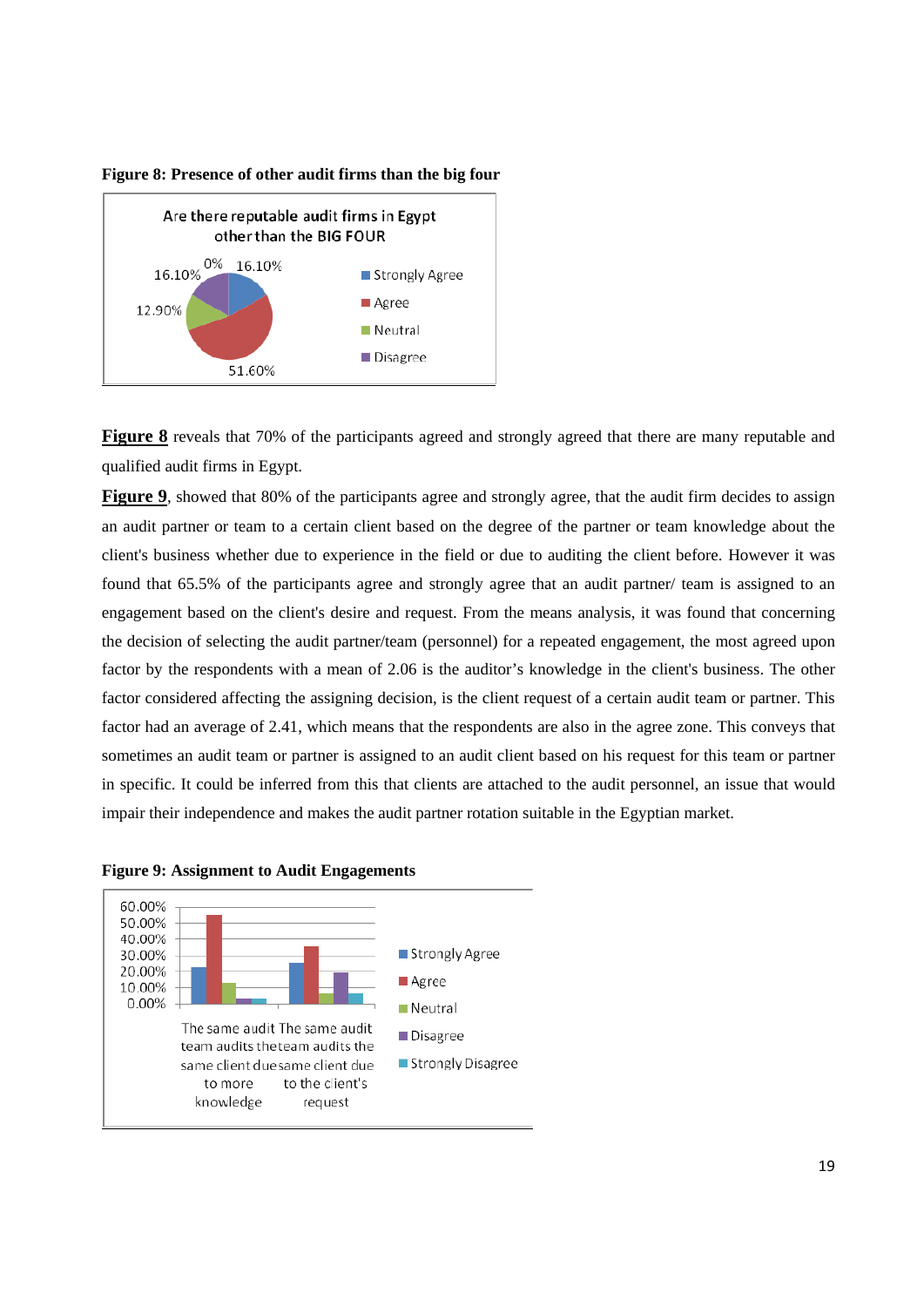# **5. Conclusion**

This paper intended to assess the applicability of the mandatory auditor rotation concept in the Egyptian environment so as to enhance the auditor independence and thus improves the audit quality. The model introduced to measure the audit quality, used different proxies of the audit quality; the audit report, audit report lag, the auditor reputation, the auditor experience, the auditor fees and the earnings management level.

The long tenure or as referred to in the paper as the long auditor client relationship, is assumed to would negatively affect the audit quality by impairing the auditor independence, due to increased familiarity, closeness and loyalty to the client, which in turn would impair the auditor's objectivity and professional judgment. However, from the analysis of the questionnaire, it was found that the extended auditor client relationship would enhance rather than it would deteriorate the audit quality, due to the increased experience with the client's business and practices.

From the results also it was found that main cause of the lack of independence problem in Egypt is that most of the companies in Egypt are closely held where the stockholders are the managers of the company. Theoretically, this would increase psychological dependence and attachment of the auditor with the client fearing form being fired or not re-hired for future engagements. Other causes were found for the lack of independence of auditors in Egypt were ranked as follows; the lack of existence of a code of ethics that can act as a guideline for the auditors during the audit. Then came the absence of a professional organization that can govern the duties, responsibilities and rights of auditors, followed by the hiring by management problem and finally came the provision of MAS and having financial interest in the client's firm. As solution for such lack of independence problem, the auditor rotation was suggested as solution to enhance the auditor independence.

Concerning the reasons for voluntary auditor switching and rotation in Egypt, there was no evidence that client companies decided to rotate their auditors for opinion shopping reasons. Concerning switching due to experience, it was found that one of the main reasons that forces clients to rotate their auditors is searching for another one who is more specialized in the client's field of industry as it was found that the specialized auditor has more experience than the non specialized one and this improves the audit quality. As for the earnings management proxy of quality, it was found that the earnings management practices are practiced by companies operating in Egypt for financing purposes and that the auditors accept such practices and consider them as not violating the GAAP. This means that the financial reporting quality in Egypt as based on the sample would be lowered by such allowed practices. It was also found that a client becomes attached to the audit personnel (partner or team) because they are flexible in allowing such non GAAP reporting practices. However there was no evidence that in Egypt, clients switched their auditors to search for another auditor that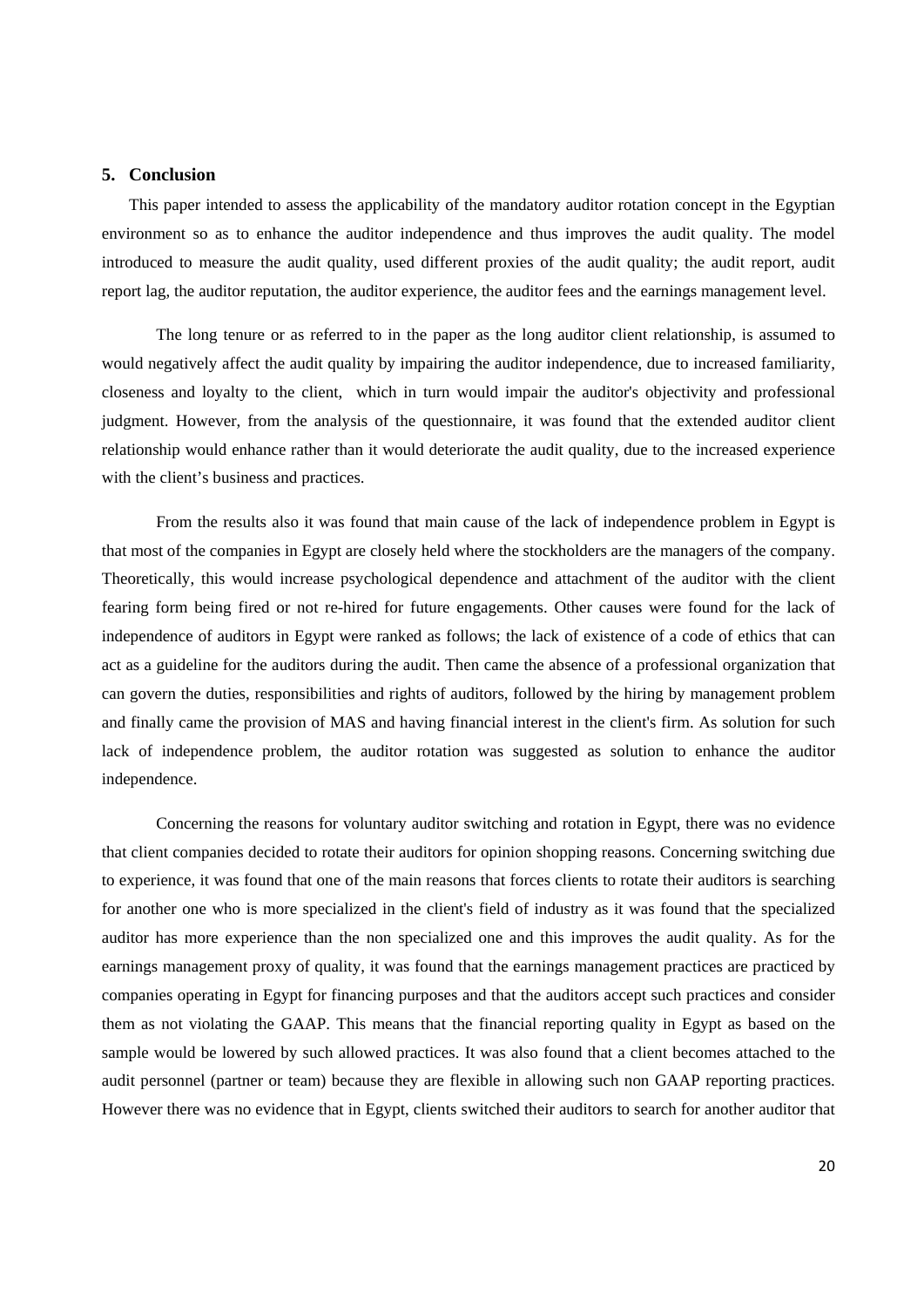would allow their reporting practices unacceptable by the GAAP. Concerning the ARL, it was found that the most important reason for switching is to search for an auditor who would provide the client company with a timelier audit opinion. As for the auditor reputation (as measured by the audit firm size) it was found that there are many reputable audit firms in Egypt and that the auditor switching exists to have a more reputable auditor. The last audit quality measure, was the audit fees, it was found that there was no evidence that one of the reasons that forced the clients to rotate their auditors is searching for a lower fees one. From all of the previously stated factors, we can assess that there is no evidence that the current voluntary auditor rotation in Egypt is for bad reasons such as for opinion shopping or searching for a lower fees auditor, but it would be for good reasons that would improve the audit quality such as searching for a more reputable or more experienced auditor.

Concerning the suitable type of rotation that could be applied in Egypt, the paper finds that the audit clients in Egypt would be more attached to the audit personnel (i.e. partner or team) due to their experience with them which increases as the audit tenure increases, thus increasing the audit quality. Even more sometimes they request their re-hiring in the following engagements from their audit firms. Thus an audit personnel rotation would not be beneficial for the audit process as it will decrease the audit quality. However, firm rotation would be more preferred for two main reasons; first, it was found that the respondents see that there are many other reputable and qualified audit firms in Egypt other than the BIG FOUR, this means that there are enough potential substitutes of the same quality for an existing audit firm. Second, it was also found that the audit firms usually assigns audit personnel based on their experience in the client's business industry, an issue that will promote the audit quality from the two sides, sustaining independence and at the same time promoting quality by assigning experienced auditors to them.

From the findings of both the literature as well as the field study, the paper can carry some recommendations. First, the application of mandatory auditor rotation in general as a solution for the lack of auditor independence problem in Egypt and at the same to make the Egyptian auditing standards and regulations coping with the international auditing standards. Second, the application of the mandatory audit firm rotation in specific in order to sustain the auditor's independence, to promote the audit quality and to enhance the competition in the audit market. Third, establishing professional organizations which would work on promoting the auditor's profession through well educating auditors about their duties, responsibilities and restrictions on the engagement. Fourth, designing a code of ethics acting as a guideline for auditors to maintain their independence, objectivity and UN biasness during their conduct. Finally, banning the ownership of stock by auditors and also their employment in their audit client firms as in the Sarbanes Oxley Act. However if not banned, the mandatory rotation would also limit the effects of the conflict of interests that would arise to the auditor from such employment or ownership, as he/she will be mandatory rotated.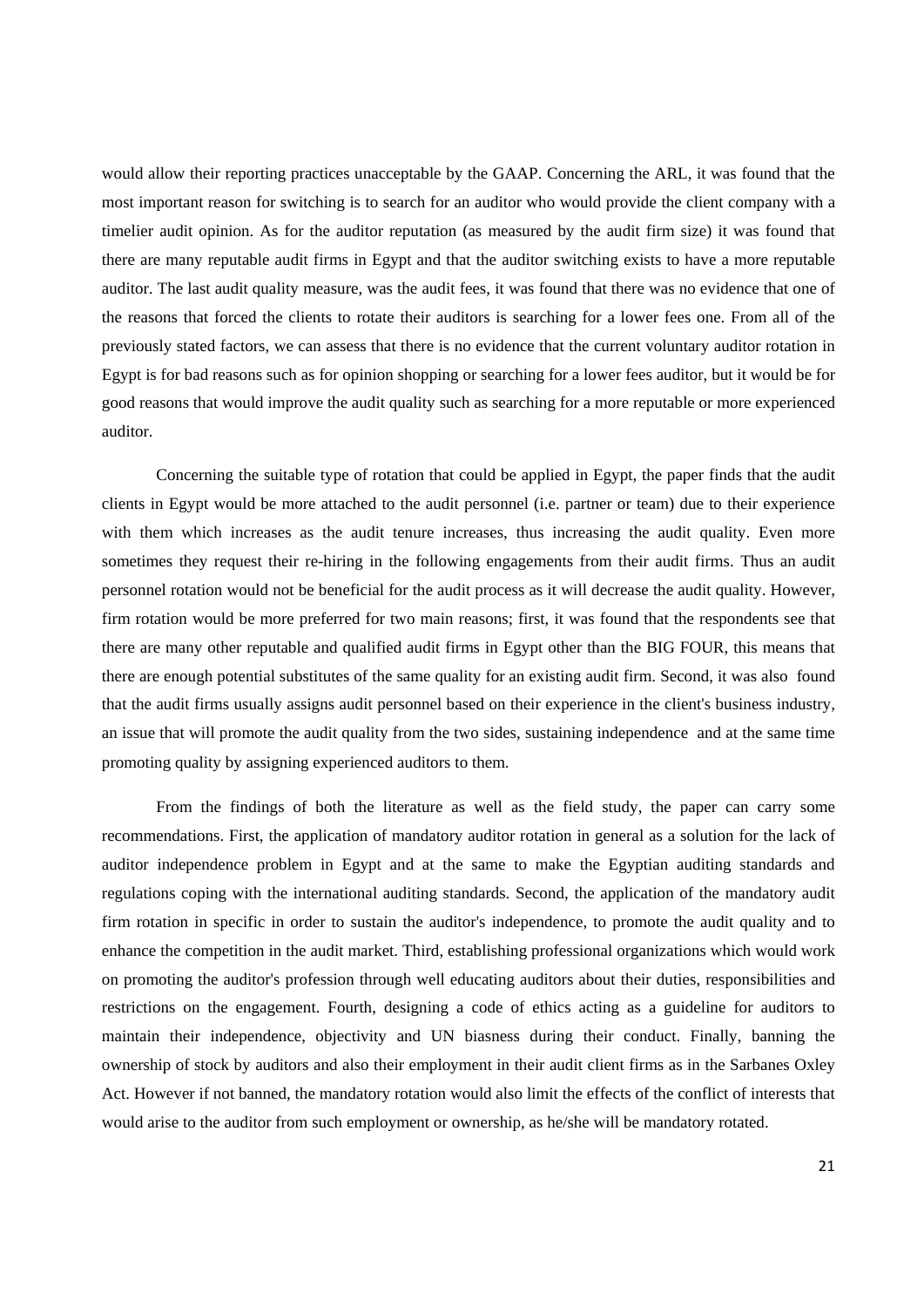In further research, it could be useful to investigate the effects of actually applied mandatory firm rotation to a number of companies in Egypt and determine the level of independence of auditors and the audit quality associated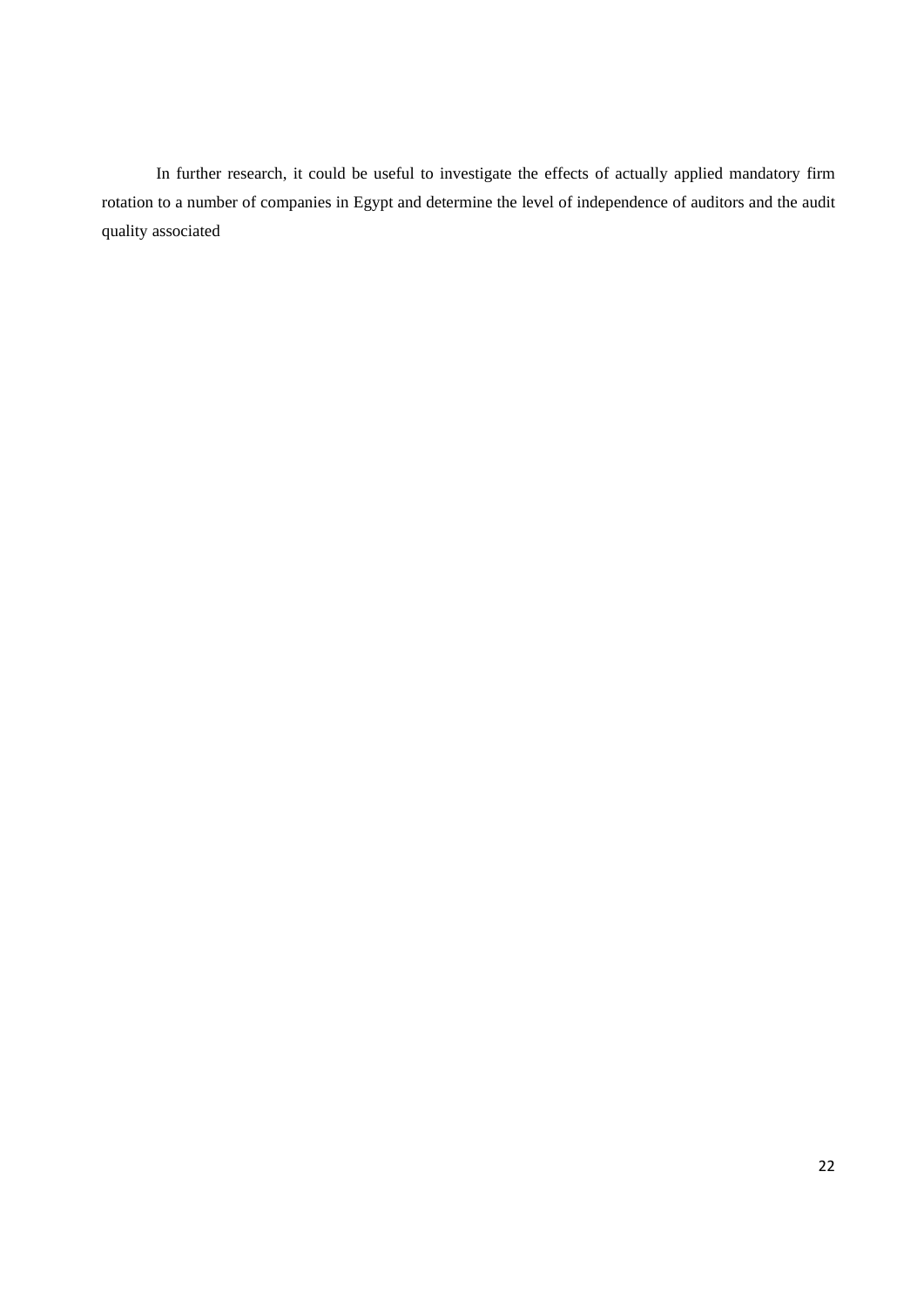#### **References**

- Arel, B., Brody, R., and Pany, K. (2005), Audit Firm Rotation and Audit Quality. *The CPA Journal*, January 2005.
- Cameran, M., Di Vincenzo, D., and Merlotti, E. (2005), The Audit Firm Rotation: A Review of the Literature. Working Papers series of School of Management, Bacconi University, Italy.
- Carey, P. and Simnett, R. (2006), Audit Partner Tenure and Audit Quality. *The Accounting Review*, Vol. 81(3), pp. 653-676.
- Davidson III, W. N., Jiraporn, P. and DaDalt, P. (2005), Causes and Consequences of Audit Shopping: An Analysis of Auditor Opinions, Earnings Management, and Auditor Changes. Working paper. http://papers.ssrn.com/sol3/papers.cfm?abstract\_id=592542
- Davis, L. R., Soo, B. and Trompter, G. (2000), Auditor Tenure, Auditor Independence and Earnings Management. Working Papers series of Boston College, U.S.A.
- Davis, L. R., Soo, B. and Trompter, G. (2009), Auditor Tenure and the Ability to Meet or Beat Earnings Forecasts. Contemporary Accounting Journal, Vol. 26(2), pp. 517-54.
- De Angelo, L. E. (1981), Auditor Size and Audit Quality. *Journal of Accounting and Economics*, Vol. 3(3), pp. 183-199.
- Deis, D. R. and Giroux, G. A. (1992), Determinants of Audit Quality in the Public Sector. *The Accounting Review*, Vol. 67(3), pp. 462-479.
- Ebrahim, A. (2001) Auditing Quality, Auditor Tenure, Client Importance and Earnings Management: An Additional Evidence. Working Paper Series of Rutgers University, New Gersy City, U.S.A.
- Geiger, M. A., Raghunandan, K. (2002), Auditor Tenure and Audit Reporting Failures. *Auditing Journal of Practice and Theory*, Vol. 21(1), pp. 67-78.
- Ghosh, A. and Moon, D. (2004), Auditor Tenure and Perceptions of Audit Quality. Working Paper. The Securities and Exchange Commission.
- Ghosh, A. and Pawlewicz, R. (2008), The Impact of Regulations on Auditor Fees: Evidence from the Sarbanes-Oxley Act. Working paper. http://papers.ssrn.com/sol3/papers.cfm?abstract\_id=1032642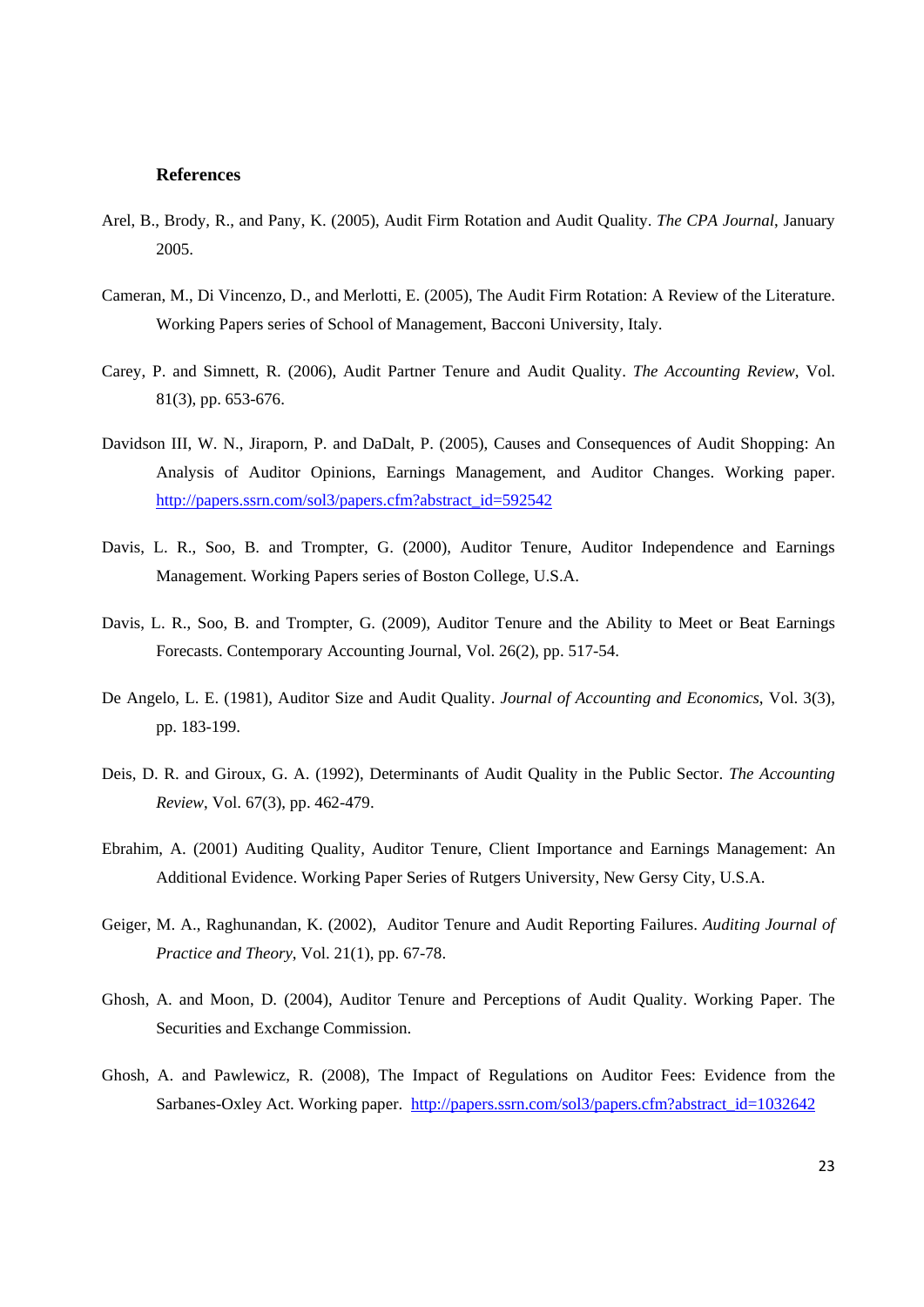- Gul, F.A., Jaggi, B.L. and Krishnan, G.V. (2007), Auditor Independence: Evidence on the Joint Effects of Auditor Tenure and Non Audit Fees. *Auditing Journal of Practice and Theory*, Vol. 26(2), pp. 117- 142.
- Hamed, M. I. (2008), The Encyclopedia for Explaining the Egyptian General Accounting and Auditing Standards.
- Hamilton, J., Ruddock, C., Stockes, D. and Taylor, S. (2005), Audit Partner Rotation, Earnings Quality and Earnings Conservatism. Working paper. http://papers.ssrn.com/sol3/papers.cfm?abstract\_id=740846
- Hoyle, J. (1978), Mandatory Auditor Rotation: The Arguments and an Alternative. *Journal of Accountancy*, Vol. 145(5), pp. 69-78.
- Jackson, A.B., Moldrich, M. and Roebuck, P. (2008), Mandatory Audit Firm Rotation and Audit Quality. *Managerial Auditing Journal,* Vol. 23(5), pp. 420-437.
- Johnson, V.E., Khurana, I.K. and Reynolds, J.K. (2002), Audit-Firm Tenure and the Quality of Financial Reports. *Contemporary Accounting Research*, Vol. 19(4), pp. 637-661.
- Kim, J., Song, B.Y. and Tsui, J. (2007), Auditor Quality, Tenure, and Bank Loan Pricing. Working Paper series of the City University of Hong Kong, Hong Kong.
- Knechel, R.W., Vic, N. and Gail, P. (2007), Does Auditor Industry Specialization Matter? Evidence from Market Reaction to Auditor Switches. *Auditing: A Journal of Practice and Theory*, Vol. 26(1), pp. 19-45.
- Knechel, W. Robert and Jeff L. Payne (2001). Additional Evidence of Audit Report Lag. Auditing Journal of Theory and Practice, Vol. 20(1), pp. 137-146.
- Krishnamurthy, S., Zhou, J., and Zhou, N. (2006), Auditor Reputation, Auditor Independence, and the Stock-Market Impact of Andersen's Indictment on Its Client Firms. *Contemporary Accounting Research,* Vol. 23(2), pp. 465-490.
- Krishnan, J. and Yang, J. S., (2009), Recent Trends in Audit Report and Earnings Announcement Lags. *Accounting Horizons*, Vol. 23(3), pp. 265-288.
- Lai, K. and Cheuk, L. (2005), Audit Report Lag, Audit Partner Rotation and Audit Firm Rotation: Evidence from Australia. Working Paper. http://aaahq.org/audit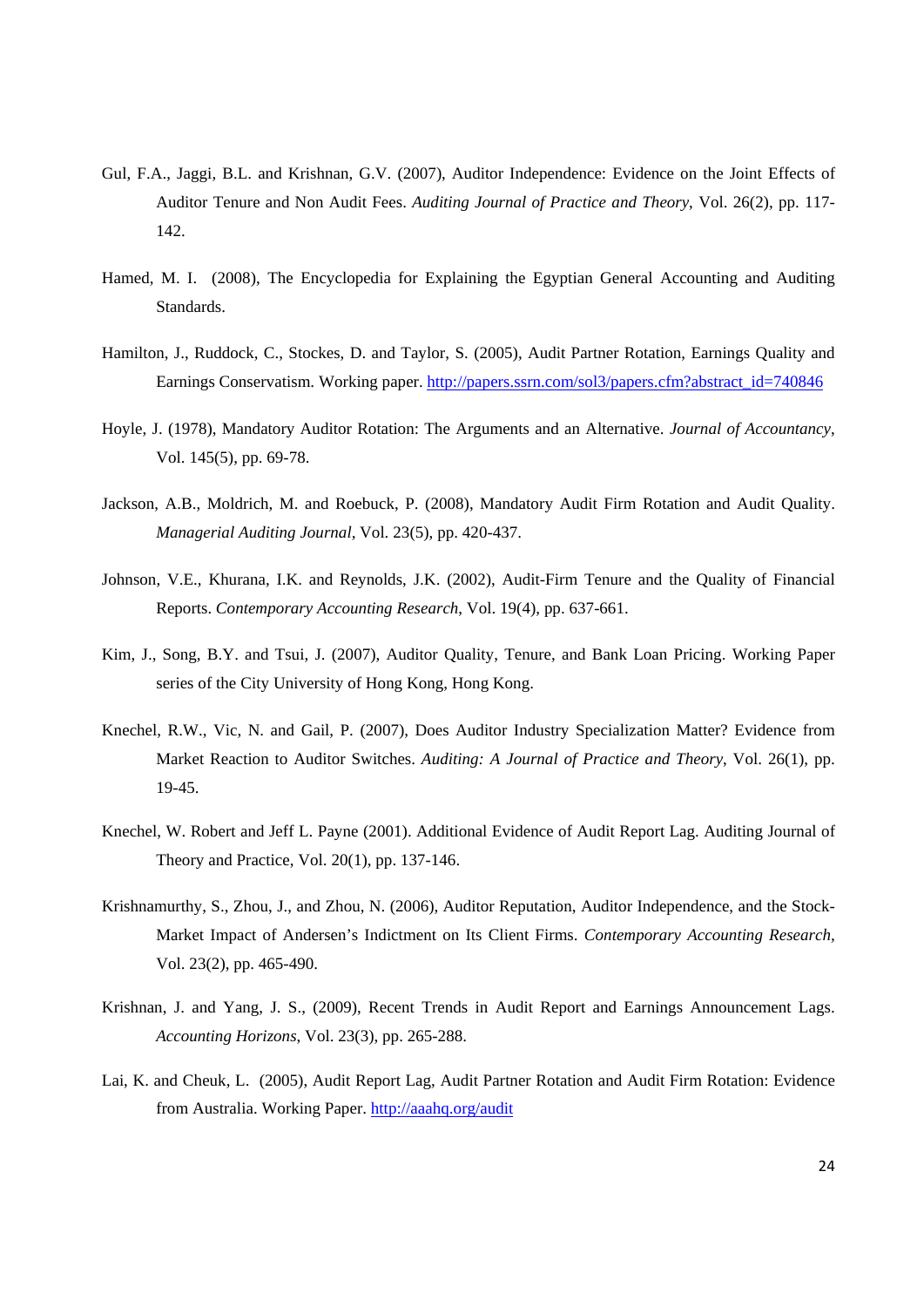- Lennox, C. S. (1998), Audit Quality and Auditor Switching: Some Lessons for Policy Makers. Working Paper*. http://papers.ssrn.com/sol3/papers.cfm?abstract\_id=121048*
- Lowensohn, S., Reck, J., Casterella, J. and Lewis, B. (2007), An Empirical Investigation of Auditor Rotation Requirements. Working paper*. http://papers.ssrn.com/sol3/papers.cfm?abstract\_id=1021789&rec...*
- Lu, T. (2005), Does Opinion Shopping Impair Auditor Independence and Audit Quality? *Journal of Accounting Research*, Vol. 44(3), pp. 561-583.
- Meyer, M. J., Rigsby, J.T. and Boone, J, (2007), The Impact of Auditor-Client Relationships on the Reversal of First-Time Audit Qualifications. *Managerial Auditing Journal*, Vol. 22(1), pp. 53-79.
- Nagy, L. A. (2005), Mandatory Audit Firm Turnover, Financial Reporting Quality and Client Bargaining Power: The Case of Arthur Andersen. *Accounting Horizons*, Vol. 19(2), pp.51-69.
- Orin, R.M. (2008), Ethical Guidance and Constraint under the Sarbanes-Oxley Act of 2002. *Journal of Accounting, Auditing and Finance*, Vol. 23(1), pp. 141-171.
- O'Sullivan, N. (2000), The Impact of Board Composition and Ownership on Audit Quality: Evidence from Large UK Companies. *British Accounting Review*, Vol. 32(4), pp. 397-414.
- Piot, C., and Ganin R., (2005), Audit Quality and Earnings Management in France. Working Paper. http://papers.ssrn.com/sol3/papers.cfm?abstract\_id=830484
- Raiborn, C., .Schorg, C. A. and Massoud, M. (2006), Should Auditor Rotation be Mandatory?. *The Journal of Corporate Accounting and Finance*, May/June 2006, pp. 37-49.
- Roberts, R. W., Glezen, G. W., and Jones, T. W. (1990), Determinants of the Auditor Change in the Public Sector. *Journal of Accounting Research*, Vol. 28(1), pp. 220-228.
- Scholoetzer, J. D. (2006). Arthur Andersen, SOX Section 404 and Auditor Turnover: Theory and Evidence. Working Paper Series of the University of Pittsburgh, Pennsylvania State, U.S.A.
- Schelker, M. (2007), Auditors and Corporate Governance: Evidence from the Public Sector. Working Paper series of University of Fribourg, Switzerland and *CREMA*.
- Sori, Z. M. and Karbhari, Y. (2005), Auditor Appointment, Rotation and Independence: Some Evidence from Malaysia. Working paper. http://papers.ssrn.com/sol3/papers.cfm?abstract\_id=870586.